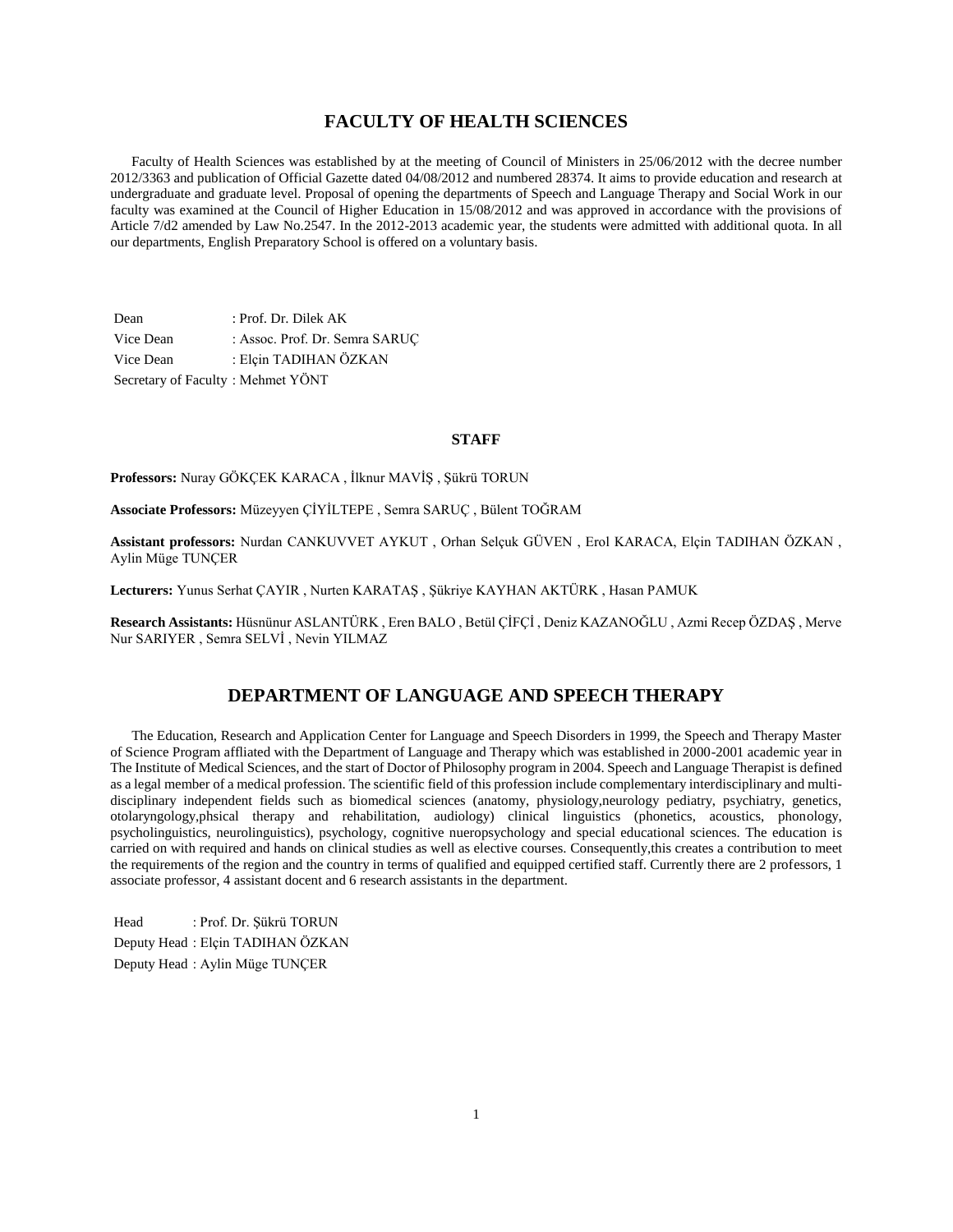## **PROGRAM**

## **I. SEMESTER**

| <b>ANA 129</b> | Human Anatomy                              | $3+1$   | 4,0  |
|----------------|--------------------------------------------|---------|------|
| <b>ANA 131</b> | <b>Human Physiology</b>                    | $3+1$   | 4,0  |
| <b>ARY 115</b> | <b>Research Methods in Health Sciences</b> | $2+0$   | 2,0  |
| <b>DKT</b> 109 | Introduction to Communication,             |         |      |
|                | Speech and Language Pathology              | 4+0     | 4.0  |
| <b>DKT</b> 111 | Linguistics for Speech and Language        |         |      |
|                | Therapists                                 | $2+0$   | 2,0  |
| FİZ 127        | Basic Physics and Physics of Sound         | $2 + 1$ | 3,0  |
| TAR 165        | Atatürk's Principles and History of        |         |      |
|                | Turkish Revolution I                       | $2+0$   | 2,0  |
| <b>TÜR 125</b> | Turkish Language I                         |         | 2,0  |
|                | Departmental Elective Courses (1)          |         | 2,0  |
|                | Elective Courses (1)                       |         | 2,0  |
|                | Foreign Language Courses (1)               |         | 3,0  |
|                |                                            |         | 30.0 |

## **III. SEMESTER**

| <b>DKT 204</b> | <b>Applied Behavior Analysis</b>     | $3+0$     | 4.0 |
|----------------|--------------------------------------|-----------|-----|
| <b>DKT 207</b> | Ear Nose Throat Diseases and         |           |     |
|                | Craniofacial Anomalies               | $3+0$ 3.0 |     |
| <b>DKT 214</b> | Introduction to Cognitive            |           |     |
|                | Neuroscience                         | $2+0$ 3.0 |     |
| <b>DKT 221</b> | Audiology in Speech and Language     |           |     |
|                | Therapy I                            | $3+1$     | 4.0 |
| <b>DKT 229</b> | Speech Science: Acoustics of Hearing |           |     |
|                | and Speech and Perception            | $3+0$     | 4.0 |
| <b>DKT 231</b> | Language Acquisition Theories        | $3+1$     | 4,0 |
|                | Departmental Elective Courses (2)    |           | 6,0 |
|                | Elective Courses (1)                 |           | 2,0 |
|                |                                      |           |     |

#### **V. SEMESTER**

| <b>DKT 327</b> | Neurogenic Acquired Language         |       |     |
|----------------|--------------------------------------|-------|-----|
|                | <b>Disorders</b>                     | $3+0$ | 4.0 |
| <b>DKT 329</b> | Fluency Disorders and Theories       | $3+0$ | 4.0 |
| <b>DKT 331</b> | Speech Sound Disorders               | $3+1$ | 4,0 |
| <b>DKT 333</b> | Childhood Language                   |       |     |
|                | Disorders: Assessment and Therapy    | $3+1$ | 4.0 |
| <b>DKT 335</b> | Motor Speech Disorders: Dysarthria   |       |     |
|                | and Apraxia                          | $3+1$ | 4,0 |
| <b>DKT 337</b> | Introduction to Voice Disorders      | $3+0$ | 4.0 |
| <b>DKT 339</b> | Introduction to Swallowing Disorders | $3+0$ | 4,0 |
|                | Elective Courses (1)                 |       | 2.0 |
|                |                                      |       |     |

## **II. SEMESTER**

| <b>DKT 104</b> | Neuroanatomy and Neurophsiology of  |           |      |  |  |
|----------------|-------------------------------------|-----------|------|--|--|
|                | Speech and Language                 | $3+0$     | 3,0  |  |  |
| <b>DKT 108</b> | Phonetics and Phonetics Laboratory  | $2 + 1$   | 4.0  |  |  |
| <b>IST 241</b> | <b>Biostatistics</b>                | $3+0$     | 4.0  |  |  |
| <b>PSI 114</b> | General Psychology                  | $3+0$     | 4.0  |  |  |
| SAĞ 118        | Health System and Legislation       | $1+0$ 1,0 |      |  |  |
| SAĞ 120        | Child Health and Child Neurology    | $3+0$     | 3,0  |  |  |
| <b>TAR 166</b> | Atatürk's Principles and History of |           |      |  |  |
|                | Turkish Revolution II               | $2+0$     | 2,0  |  |  |
| <b>TÜR 126</b> | Turkish Language II                 | $2+0$     | 2,0  |  |  |
|                | Departmental Elective Courses (1)   |           | 2,0  |  |  |
|                | Elective Courses (1)                |           | 2,0  |  |  |
|                | Foreign Language Courses (1)        |           | 3,0  |  |  |
|                |                                     |           | 30.0 |  |  |

#### **IV. SEMESTER**

|                | DKT 206 Audiology in Speech and Language |           |     |
|----------------|------------------------------------------|-----------|-----|
|                | Therapy II                               | $2+2$ 4.0 |     |
|                | DKT 228 Clinical Phonology               | $2+0$ 3.0 |     |
| <b>DKT 232</b> | Neurolinguistics                         | $2+0$ 2,0 |     |
| DKT 234        | Clinical Assessment in Speech and        |           |     |
|                | Language Therapy                         | $2+1$ 3.0 |     |
| <b>DKT 246</b> | <b>Clinical Linguistics</b>              | $2+0$ 2,0 |     |
| <b>DKT 248</b> | Childhood Language Disorders             | $3+0$ 3.0 |     |
| SAĞ 111        | Public Health                            | $2+0$ 2,0 |     |
| SAĞ 305        | First Aid in Health Services             | $2+1$ 3.0 |     |
| <b>STJ 202</b> | Internship I                             | $0+105.0$ |     |
|                | Departmental Elective Courses (2)        |           | 3,0 |
|                |                                          |           |     |

l 30,0

## **VI. SEMESTER**

|                | , 1. DERIED I EIN                                  |           |     |
|----------------|----------------------------------------------------|-----------|-----|
| <b>DKT 334</b> | Scientific, Medical, Professional Ethics $2+0$ 2,0 |           |     |
| DKT 336        | Neurogenic Acquired Language                       |           |     |
|                | Disorders: Assessment and Treatment 2+1            |           | 4.0 |
| <b>DKT 338</b> | Fluency Disorders: Assessment and                  |           |     |
|                | Therapy                                            | $2 + 1$   | 4,0 |
| <b>DKT 340</b> | Voice Disorders: Evaluation and                    |           |     |
|                | Therapy                                            | $2+1$     | 4.0 |
| DKT 342        | Speech and Language Therapy for                    |           |     |
|                | Individuals With Cleft Lip and Palate              | $3+1$     | 4.0 |
| <b>DKT 344</b> | Swallowing Disorders: Evaluation and               |           |     |
|                | Therapy                                            | $2+2$ 4,0 |     |
| STJ 302        | Internship II                                      | $0+105.0$ |     |
|                | Elective Courses (1)                               |           | 3,0 |
|                |                                                    |           |     |

30,0

30,0

30,0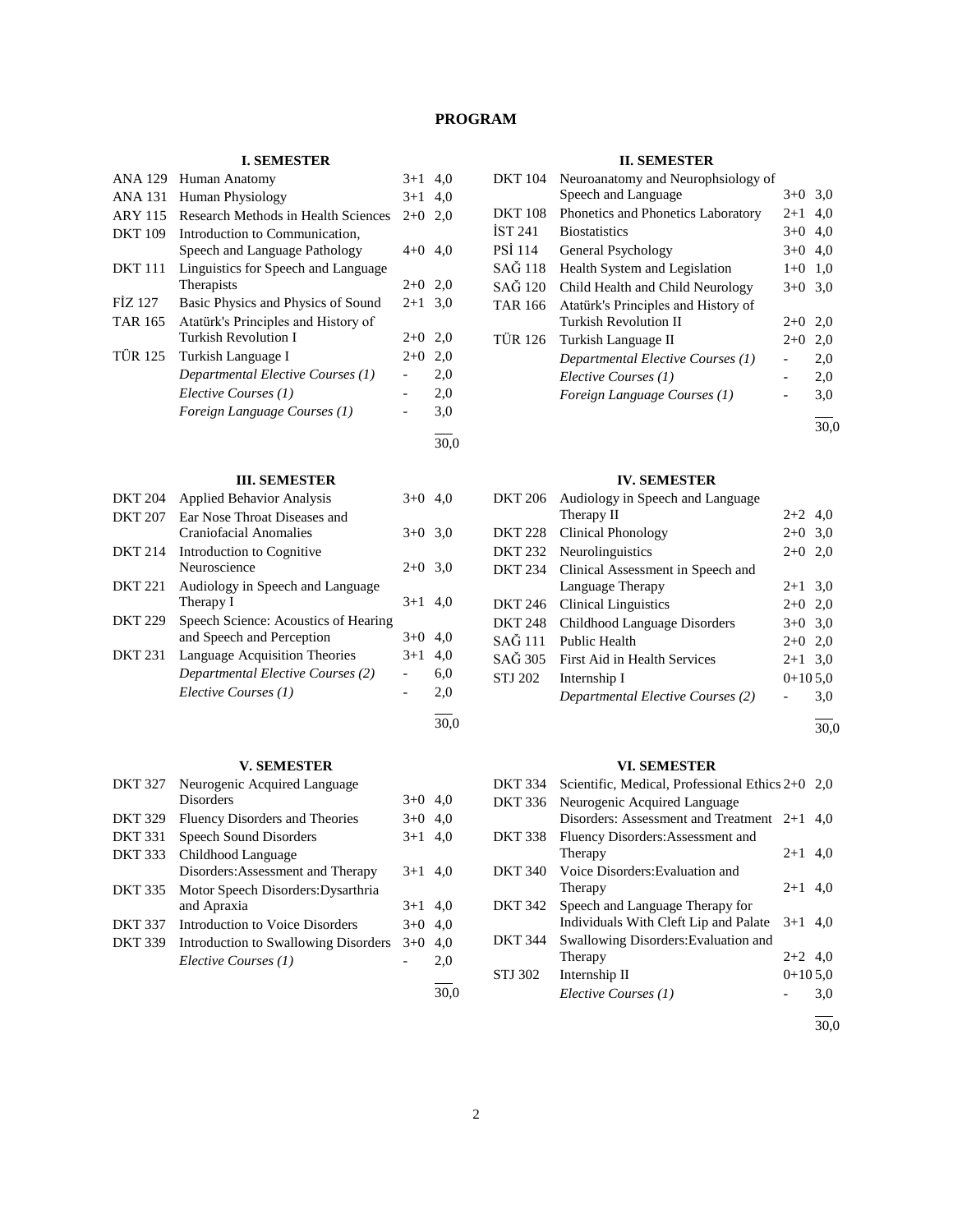## **VII. SEMESTER**

| DKT 409 Advanced Clinical Practicum III    |           | $2+1210,0$ |
|--------------------------------------------|-----------|------------|
| DKT 419 Basic Imaging and Analysis Methods |           |            |
| in SLT                                     | $2+0$ 2,0 |            |
| DKT 421 Final Project I                    | $0+2$ 2.0 |            |
| Elective Internship Courses (4)            | $\sim$    | 16.0       |
|                                            |           | 30.0       |

## **DEPARTMENTAL ELECTIVE COURSES**

| <b>ANA 212</b> | <b>Biomechanics</b>                                                       | 2+02,0     |
|----------------|---------------------------------------------------------------------------|------------|
| <b>ANA 221</b> | Kinesiology                                                               | $2 + 02.0$ |
| <b>BİY 466</b> | <b>Introduction to Human Genetics</b>                                     | $2 + 02,0$ |
| <b>DKT</b> 110 | Embryology Information for Language                                       |            |
|                | and Speech Therapy                                                        | $1+02,0$   |
| <b>DKT 211</b> | <b>Individuals With Special Needs</b>                                     | $2 + 03,0$ |
| <b>DKT 213</b> | Effective Speech and Diction for Speech                                   |            |
|                | and Language Therapists                                                   | $2 + 03,0$ |
| DKT 218        | <b>Functional Communication Training</b>                                  | $2 + 02,0$ |
| <b>DKT 219</b> | Pharmacology for Speech and Language                                      |            |
|                | Therapists                                                                | $1 + 02.0$ |
| <b>DKT 222</b> | Nonverbal Comm. and Sign Systems                                          | $2 + 03,0$ |
| <b>DKT 227</b> | <b>Basic Principles of Rehabilitation</b>                                 | $2 + 03,0$ |
| <b>DKT 230</b> | Computerized Speech Laboratory                                            | $2+13,0$   |
| <b>DKT 236</b> | Play and Activity Based Intervention                                      | $2 + 02,0$ |
| <b>DKT 310</b> | Alternative and Augmentative                                              |            |
|                | Communication Systems and                                                 |            |
|                | Technologies                                                              | $2 + 03,0$ |
| <b>DKT 311</b> | Working With Families in Speech and                                       |            |
| <b>DKT 313</b> | Language Therapy<br>Speech and Language Therapy in                        | $2 + 03,0$ |
|                | <b>Intellectual and Multiple Disabilities</b>                             | 2+02,0     |
| <b>DKT 314</b> | Speech Therapy and Rehabilitation for                                     |            |
|                | the Hearing Impaired                                                      | $2 + 02,0$ |
| <b>DKT 318</b> | Introduction to Language Disorders in                                     |            |
|                | <b>Bilingual and Multilingual Cultures</b>                                | 2+02,0     |
| <b>DKT 319</b> | Child Psychology and Adaptation Prob.                                     | $2+03,0$   |
| <b>DKT 320</b> | Speech and Language Therapy in                                            |            |
|                | <b>Psychiatric Disorders</b>                                              | 2+02,0     |
| <b>DKT 326</b> | Basic Knowledge of Ortodontics and                                        |            |
|                | <b>Denture Prosthesis</b>                                                 | $1 + 03.0$ |
| <b>DKT 346</b> | Speech and Language Therapy in                                            |            |
|                | <b>Individuals with Autism</b>                                            | $2+03,0$   |
| <b>DKT 407</b> | Overview of Evidence Based Practice in                                    |            |
|                | Speech and Language Therapy                                               | $2 + 03,0$ |
| <b>DKT 408</b> | Gerontology-Introduction to Geriatrics                                    | $2 + 02,0$ |
| <b>DKT 415</b> | Pediatric Feeding and Swallowing                                          |            |
|                | Disorders                                                                 | $2 + 03,0$ |
| DKT 422        | Developing Therapy Program, Material<br>and Product                       |            |
|                |                                                                           | $2+03,0$   |
| <b>DKT 423</b> | Electrophysiology and Elect. Techniques<br>in Speech and Language Therapy |            |
| <b>DKT 425</b> | Specific Learning Disorders:                                              | $2 + 03,0$ |
|                | Dyslexia, Dysgraphia, Dyscalculia                                         | $2+13,0$   |
| <b>DKT 426</b> | Music Therapy and Musical Interventions                                   |            |
|                | in Speech and Language Therapy                                            | $2 + 02,0$ |
|                |                                                                           |            |

## **VIII. SEMESTER**

| DKT 410 Advanced Clinical Practicum IV |           | $2+1210,0$ |
|----------------------------------------|-----------|------------|
| DKT 420 Final Project II               | $0+2$ 2,0 |            |
| DKT 424 Counselling in Speech Language |           |            |
| Therapy                                | $2+0$ 2,0 |            |
| Elective Internship Courses (4)        |           | 16.0       |
|                                        |           | 30.0       |

## **ELECTIVE COURSES**

| <b>ARY 412</b> | Overview of Qualitative Research 2+0   |           | 2,0 |
|----------------|----------------------------------------|-----------|-----|
| <b>BEÖ 155</b> | Physical Education                     | $2+0$     | 2,0 |
| <b>BİL 150</b> | Fundamentals of Information            |           |     |
|                | Technology                             | $4 + 0$   | 5,0 |
| <b>DKT</b> 113 | Individual/Self-Recognition and        |           |     |
|                | <b>Communication Method</b>            | $2+0$     | 2,0 |
| <b>DKT 217</b> | Interpersonal Interaction              | $1+0$     | 1,0 |
| <b>DKT 317</b> | Coping With Stress                     | $1+0$     | 1,0 |
| <b>DKT 417</b> | Overview of Single-Subject             |           |     |
|                | Research                               | $2+0$     | 2,0 |
|                | ING 225 (Eng) Academic English I       | $3+0$     | 3,0 |
| ING 226        | (Eng) Academic English II              | $3+0$     | 3,0 |
|                | İNG 325 (Eng) Academic English III     | $3+0$ 3,0 |     |
| <b>İST 348</b> | <b>Bioistatistical Practices</b>       | $2+0$ 2,0 |     |
| <b>KÜL 199</b> | <b>Cultural Activities</b>             | $0+2$ 2,0 |     |
| <b>MÜZ 155</b> | Turkish Folk Music                     | $2+0$     | 2,0 |
| <b>MÜZ 157</b> | <b>Traditional Turkish Art Music</b>   | $2 + 0$   | 2,0 |
| <b>PSI 231</b> | Development and Learning               |           |     |
|                | Psychology                             | $2+0$     | 2,0 |
| <b>SAN 155</b> | <b>Hall Dances</b>                     | $0 + 2$   | 2,0 |
| <b>SNT 155</b> | History of Art                         | $2+0$ 2,0 |     |
| SOS 117        | Introduction to Sociology              | $2+0$     | 2,0 |
| SOS 155        | Folkdance                              | $2+0$     | 2,0 |
| <b>THU 203</b> | <b>Community Services</b>              | $0 + 2$   | 3,0 |
| <b>TÜR 120</b> | Turkish Sign Language                  | $3+0$     | 3,0 |
|                | <b>ELECTIVE INTERNSHIP COURSES</b>     |           |     |
| <b>STJ 403</b> | Speech Sound Disorders Internship      | $0 + 4$   | 4,0 |
| <b>STJ 404</b> | Neurogenic Language Disorders          |           |     |
|                | Internship                             | $0 + 4$   | 4,0 |
| STJ 405        | <b>Fluency Disorders Internship</b>    | $0 + 4$   | 4,0 |
| STJ 406        | <b>Swallowing Disorders Internship</b> | $0 + 4$   | 4,0 |
| STJ 407        | Auditory Rehabilitation Internship     | $0 + 4$   | 4,0 |
| <b>STJ 408</b> | Voice disorders Internship             | $0 + 4$   | 4,0 |
| <b>STJ 409</b> | <b>Cleft Palate and Craniofacial</b>   |           |     |

# **FOREIGN LANGUAGE COURSES**

| İNG 177 (Eng) English I           | $3+0$ 3.0 |  |
|-----------------------------------|-----------|--|
| $ING 178$ (Eng) English II        | $3+0$ 3.0 |  |
| ING 179 (Eng) Advanced English I  | $3+0$ 3.0 |  |
| ING 180 (Eng) Advanced English II | $3+0$ 3.0 |  |
|                                   |           |  |

STJ 410 Motor Speech Disorders Internship 0+4 4,0

Anomalies Internship 0+4 4,0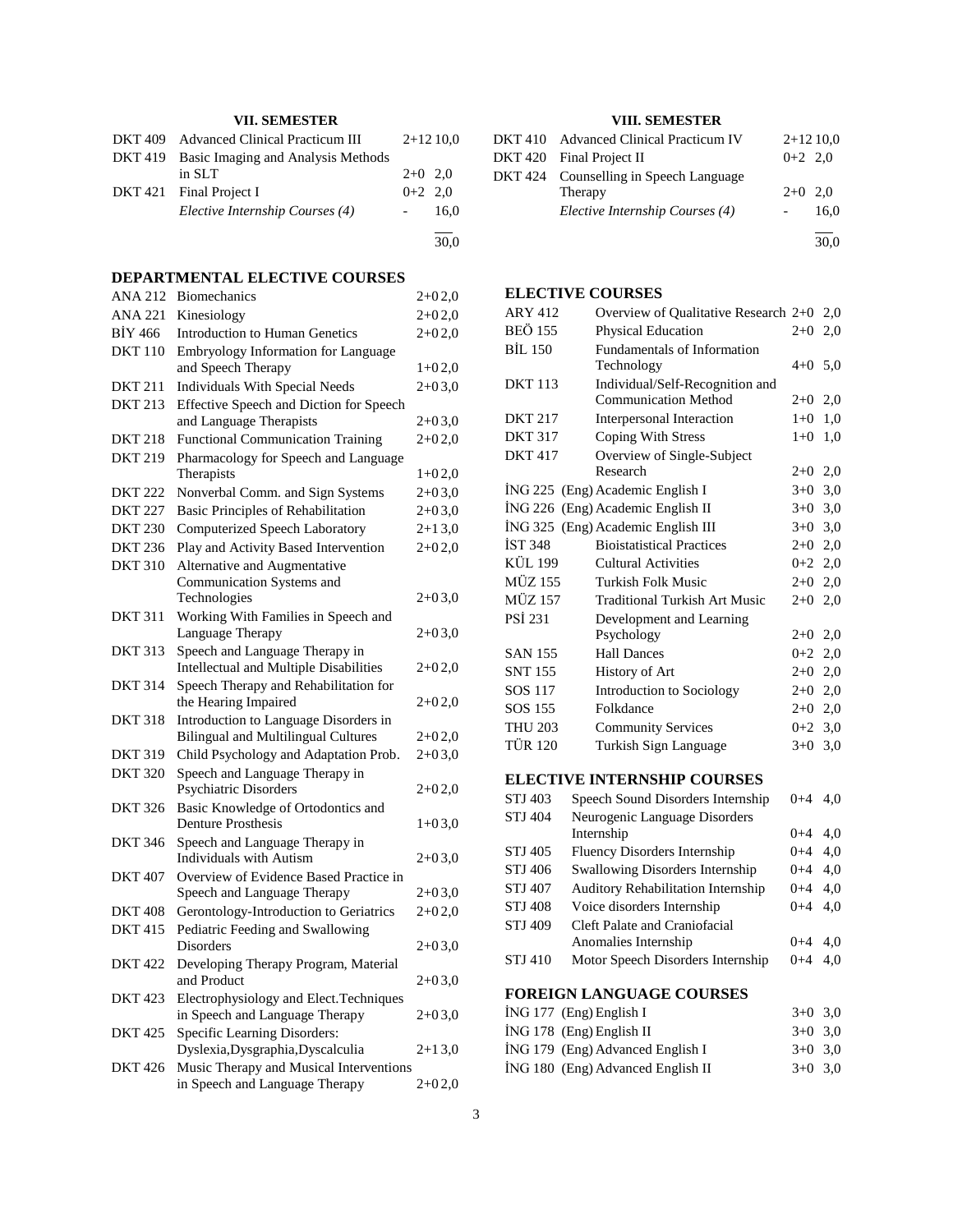## **DEPARTMENT OF SOCIAL SERVICES**

 Faculty of Health Sciences was established by at the meeting of Council of Ministers in 25/06/2012 with the decree number 2012/3363 and publication of Official Gazette dated 04/08/2012 and numbered 28374. It aims to provide education and research at undergraduate and graduate level. Proposal of opening the departments of Speech and Language Therapy and Social Work in our faculty was examined at the Council of Higher Education in 15/08/2012 and was approved in accordance with the provisions of Article 7/d2 amended by Law No.2547. In the 2012-2013 academic year, the students were admitted with additional quota. In all our departments, English Preparatory School is offered on a voluntary basis.

Head : Prof. Dr. Nuray GÖKÇEK KARACA

**I. SEMESTER**

|  |  |  | Deputy Head: Assoc. Prof. Dr. Semra SARUC |  |
|--|--|--|-------------------------------------------|--|
|  |  |  |                                           |  |

Deputy Head : Erol KARACA

## **PROGRAM**

#### **II. SEMESTER**

| ARY 117        | Research Methods in Social Work     |                          | $3+0$ 3.0 | <b>ANP 104</b> | Social Anthropology                 | $2+0$ 3,0                |     |
|----------------|-------------------------------------|--------------------------|-----------|----------------|-------------------------------------|--------------------------|-----|
| <b>FEL 107</b> | Philosophy                          |                          | $2+0$ 2,0 |                | HUK 138 Constitutional Law          | $3+0$ 4,0                |     |
| <b>HUK 139</b> | Fundamental Concepts of Law         | $3+0$ 3.0                |           | ILT115         | <b>Communication Skills</b>         | $2+0$ 2,0                |     |
| <b>İKT</b> 129 | Economics                           | $3+0$ 3.0                |           | <b>IST 124</b> | <b>Statistics</b>                   | $3+0$ 3,0                |     |
| <b>MAT 807</b> | <b>Fundamentals of Mathematics</b>  |                          | $3+0$ 3.0 | <b>PSI</b> 114 | General Psychology                  | $3+0$ 4,0                |     |
| <b>SHZ 103</b> | Introduction to Social Work         |                          | $3+0$ 3.0 | <b>SHZ 104</b> | Field Experience in Social Work     |                          |     |
| SOS 119        | Introduction to Sociology           |                          | $3+0$ 4,0 |                | Settings                            | $1+1$ 2,0                |     |
| <b>TAR 165</b> | Atatürk's Principles and History of |                          |           | SIY 104        | <b>Political Science</b>            | $3+0$ 3,0                |     |
|                | Turkish Revolution I                | $2+0$ 2,0                |           | <b>TAR 166</b> | Atatürk's Principles and History of |                          |     |
| <b>TÜR 125</b> | Turkish Language I                  | $2+0$ 2,0                |           |                | <b>Turkish Revolution II</b>        | $2+0$ 2,0                |     |
|                | Elective Courses (1)                |                          | 2,0       | <b>TÜR 126</b> | Turkish Language II                 | $2+0$ 2,0                |     |
|                | Foreign Language Courses (1)        | $\overline{\phantom{a}}$ | 3,0       |                | Elective Courses (1)                |                          | 2,0 |
|                |                                     |                          |           |                | Foreign Language Courses (1)        | $\overline{\phantom{0}}$ | 3,0 |
|                |                                     |                          | 30,0      |                |                                     |                          |     |
|                |                                     |                          |           |                |                                     |                          | 30, |
|                | <b>III. SEMESTER</b>                |                          |           |                | <b>IV. SEMESTER</b>                 |                          |     |
| <b>SHZ 223</b> | Social Work Legislation             |                          | $3+0$ 4,0 | ISL 228        | <b>Public Administration</b>        | $3+0$ 3,0                |     |
| <b>SHZ 225</b> | Human Behavior and Environment I    |                          | $3+0$ 4,0 | <b>SHZ 205</b> | <b>Social Problems</b>              | $3+0$ 5,0                |     |
| <b>SHZ 229</b> | Introduction to Social Work Theory  |                          |           | <b>SHZ 206</b> | Social Security and Social Work     | $3+0$ 5,0                |     |
|                | and Approaches                      |                          | $3+0$ 4,0 | <b>SHZ 212</b> | Record-Keeping and Reporting in     |                          |     |
| <b>SIY 207</b> | Social Policy and Planning          |                          | $3+0$ 4,0 |                | Social Work                         | $3+0$ 4,0                |     |
| SOS 222        | Social Structure of Turkey          | $3+0$ 4,0                |           | SHZ 216        | Social Work with Individuals        | $3+0$ 4,0                |     |
|                | Departmental Elective Courses (3)   | $ \,$                    | 10,0      | SHZ 226        | Human Behavior and Environment II   | $3+0$ 4,0                |     |
|                |                                     |                          |           |                | Departmental Elective Courses (2)   | $\blacksquare$           | 5,0 |
|                |                                     |                          | 30,0      |                |                                     |                          |     |
|                |                                     |                          |           |                |                                     |                          | 30, |
|                |                                     |                          |           |                |                                     |                          |     |

## **V. SEMESTER**

|                | SHZ 313 Social Work Management    | $3+0$ 4,0 |     |
|----------------|-----------------------------------|-----------|-----|
| SHZ 314        | Criminality and Social Work       | $2+0$ 3.0 |     |
| SHZ 327        | Gender and Social Work            | $3+0$ 3.0 |     |
| <b>SHZ 329</b> | Labor Relations and Social Work   | $3+0$ 3.0 |     |
| SHZ 337        | Social Work with Groups           | $3+0$     | 6,0 |
|                | Departmental Elective Courses (3) |           | 8,0 |
|                | Elective Courses (1)              |           | 3,0 |
|                |                                   |           |     |

#### **TER**

| İSL 228 | <b>Public Administration</b>            | $3+0$ 3.0 |     |
|---------|-----------------------------------------|-----------|-----|
|         | SHZ 205 Social Problems                 | $3+0$ 5.0 |     |
| SHZ 206 | Social Security and Social Work         | $3+0$ 5,0 |     |
|         | SHZ 212 Record-Keeping and Reporting in |           |     |
|         | Social Work                             | $3+0$ 4,0 |     |
|         | SHZ 216 Social Work with Individuals    | $3+0$ 4,0 |     |
| SHZ 226 | Human Behavior and Environment II       | $3+0$ 4.0 |     |
|         | Departmental Elective Courses (2)       |           | 5.0 |

l 30,0

> l  $\frac{1}{30.0}$

#### **VI. SEMESTER**

| SHZ 310 Migration and Social Work           | $3+0$ 4.0 |      |
|---------------------------------------------|-----------|------|
| SHZ 318 Medical and Psychiatric Social Work | $3+0$ 4,0 |      |
| SHZ 344 Poverty and Social Work             | $3+0$ 3.0 |      |
| SHZ 346 Social Work with Society            | $3+0$ 6.0 |      |
| Departmental Elective Courses (4)           |           | 10,0 |
| Elective Courses (1)                        |           | 3,0  |
|                                             |           |      |

30,0

30,0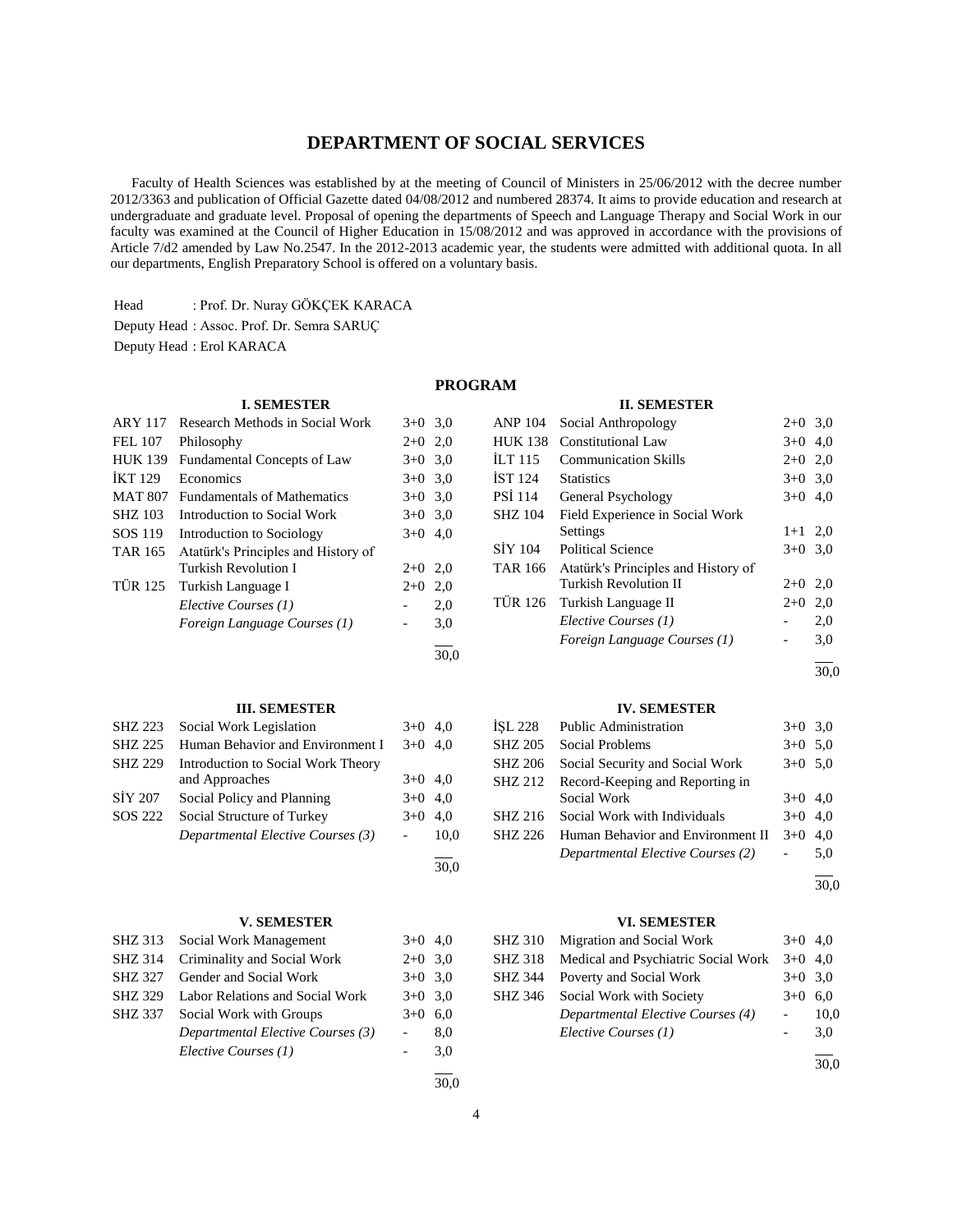## **VII. SEMESTER**

|         | SHZ 425 Graduation Project I        | $2+5$ 10.0 |
|---------|-------------------------------------|------------|
|         | SHZ 427 Applications in Social Work | $3+0$ 6.0  |
| STJ 411 | Social Work Training I              | $0+1414.0$ |
|         |                                     |            |

30,0

## **DEPARTMENTAL ELECTIVE COURSES**

| <b>DKT 211</b> | <b>Individuals With Special Needs</b>    | $2 + 0$ | 3,0 |
|----------------|------------------------------------------|---------|-----|
| <b>ETK 209</b> | Scientific and Professional Ethics       | $2 + 0$ | 3,0 |
| PSİ 213        | Developmental Psychology                 | $2 + 0$ | 2,0 |
| PSİ 233        | Social Psychology                        | $2 + 0$ | 2,0 |
| SAĞ 111        | <b>Public Health</b>                     | $2 + 0$ | 2,0 |
| SAĞ 122        | Health System and Legislation            | $2 + 0$ | 2,0 |
| SAĞ 226        | <b>Health Policies</b>                   | $2 + 0$ | 3,0 |
| SAĞ 228        | <b>Health Management</b>                 | $2 + 0$ | 2,0 |
| SAĞ 305        | First Aid in Health Services             | $2 + 1$ | 3,0 |
| <b>SHZ 207</b> | Human Rights and Social Work             | $3 + 0$ | 3,0 |
| <b>SHZ 209</b> | Non-Governmental Organizations and       |         |     |
|                | Social Work                              | $2+0$   | 3,0 |
| <b>SHZ 210</b> | Field Work                               | $1+2$   | 4,0 |
| <b>SHZ 211</b> | <b>School Social Work</b>                | $3+0$   | 4,0 |
| <b>SHZ 213</b> | Recognition of Self/Others and           |         |     |
|                | <b>Communication Management</b>          | $2+0$   | 1,0 |
| <b>SHZ 214</b> | The Welfare Systems                      | $3+0$   | 3,0 |
| <b>SHZ 215</b> | Interviewing Methods and Techniques      |         |     |
|                | in Social Work                           | $3+0$   | 3,0 |
| <b>SHZ 217</b> | <b>Innovative Social Work Approaches</b> | $2 + 0$ | 2,0 |
| <b>SHZ 218</b> | <b>Health Sociology</b>                  | $2 + 0$ | 2,0 |
| <b>SHZ 219</b> | Innovation in Social Work                | $2 + 0$ | 2,0 |
| <b>SHZ 221</b> | <b>Presentation Skills</b>               | $3+0$   | 3,0 |
| <b>SHZ 222</b> | Applications in Social Work              | $0 + 3$ | 3,0 |
| <b>SHZ 227</b> | Care Services and Social Work            |         |     |
|                | <b>Lecture Content</b>                   | $3+0$   | 3,0 |
| <b>SHZ 230</b> | Social Work With Children                | $2+0$   | 3,0 |
| <b>SHZ 232</b> | Social Work With Youth                   | $2 + 0$ | 3,0 |
| <b>SHZ 234</b> | Psychosocial Rehabilitation              | $3+0$   | 4,0 |
| <b>SHZ 317</b> | Arts and Social Work                     | $2+0$   | 2,0 |
| <b>SHZ 320</b> | Families of Disabled Children            | $2 + 0$ | 3,0 |
| <b>SHZ 321</b> | Sports and Social Work                   | $2 + 0$ | 2,0 |
| <b>SHZ 323</b> | Child Protection and Care Systems        | $2+0$   | 2,0 |
| <b>SHZ 324</b> | <b>Street Social Work</b>                | $2 + 0$ | 2,0 |
| <b>SHZ 328</b> | Measurement and Evaluation in            |         |     |
|                | <b>Social Services</b>                   | $3+0$   | 3,0 |
| SHZ 330        | Social Work with Elderly                 | $2 + 0$ | 2,0 |
| <b>SHZ 331</b> | <b>Urbanization and Social Work</b>      | $3 + 0$ | 3,0 |

## **VIII. SEMESTER**

| SHZ 426 Graduation Project II   | $2+5$ 10,0 |
|---------------------------------|------------|
| STJ 412 Social Work Training II | $0+2020.0$ |
|                                 |            |

30,0

| <b>SHZ 332</b> | Social Work with Disabled People          | $2+0$ | 2,0 |
|----------------|-------------------------------------------|-------|-----|
| <b>SHZ 333</b> | Social Responsibility                     | $2+0$ | 2,0 |
| <b>SHZ 334</b> | Family, Social Support and                |       |     |
|                | <b>Rehabilitation Counseling</b>          | $2+0$ | 2,0 |
| SHZ 335        | <b>Stress Management</b>                  | $2+0$ | 2,0 |
| SHZ 336        | Demography                                | $2+0$ | 2,0 |
| SHZ 338        | <b>International Norms of Social Work</b> | $3+0$ | 3,0 |
| <b>SHZ 339</b> | Social Work With Families                 | $2+0$ | 3,0 |
| <b>SHZ 340</b> | Social Policy, Theory and                 |       |     |
|                | Applications                              | $2+0$ | 2,0 |
| SHZ 342        | Forensic Social Work                      | $3+0$ | 3,0 |
| SHZ 348        | Social Exclusion                          | $3+0$ | 4,0 |
| SHZ 352        | Healthy Life and Nutrition                | $2+0$ | 3,0 |
| SHZ 416        | Social Work in Disasters                  | $2+0$ | 2,0 |
| SOS 213        | Recent Developments in Sociology          | $2+0$ | 2,0 |
| SOS 348        | Discrimination                            | $3+0$ | 4.0 |
|                |                                           |       |     |

## **ELECTIVE COURSES**

| BEÖ 155        | Physical Education                   | $2+0$     | 2,0 |
|----------------|--------------------------------------|-----------|-----|
| <b>BIL 150</b> | Fundamentals of Information          |           |     |
|                | Technology                           | $4+0$ 5,0 |     |
|                | ING 225 (Eng) Academic English I     | $3+0$ 3.0 |     |
|                | ING 226 (Eng) Academic English II    | $3+0$ 3.0 |     |
|                | ING 325 (Eng) Academic English III   | $3+0$ 3.0 |     |
| KÜL 199        | Cultural Activities                  | $0+2$ 2,0 |     |
| MÜZ 155        | Turkish Folk Music                   | $2+0$ 2.0 |     |
| MÜZ 157        | <b>Traditional Turkish Art Music</b> | $2+0$ 2,0 |     |
| SAN 155        | <b>Hall Dances</b>                   | $0+2$ 2,0 |     |
| SNT 155        | History of Art                       | $2+0$ 2,0 |     |
| SOS 155        | Folkdance                            | $2+0$ 2,0 |     |
| <b>THU 203</b> | <b>Community Services</b>            | $0+2$ 3,0 |     |
| <b>TÜR 120</b> | Turkish Sign Language                | $3+0$ 3.0 |     |
|                |                                      |           |     |

## **FOREIGN LANGUAGE COURSES**

| ING 177 (Eng) English I           | $3+0$ 3.0 |  |
|-----------------------------------|-----------|--|
| ING 178 (Eng) English II          | $3+0$ 3.0 |  |
| ING 179 (Eng) Advanced English I  | $3+0$ 3.0 |  |
| ING 180 (Eng) Advanced English II | $3+0$ 3.0 |  |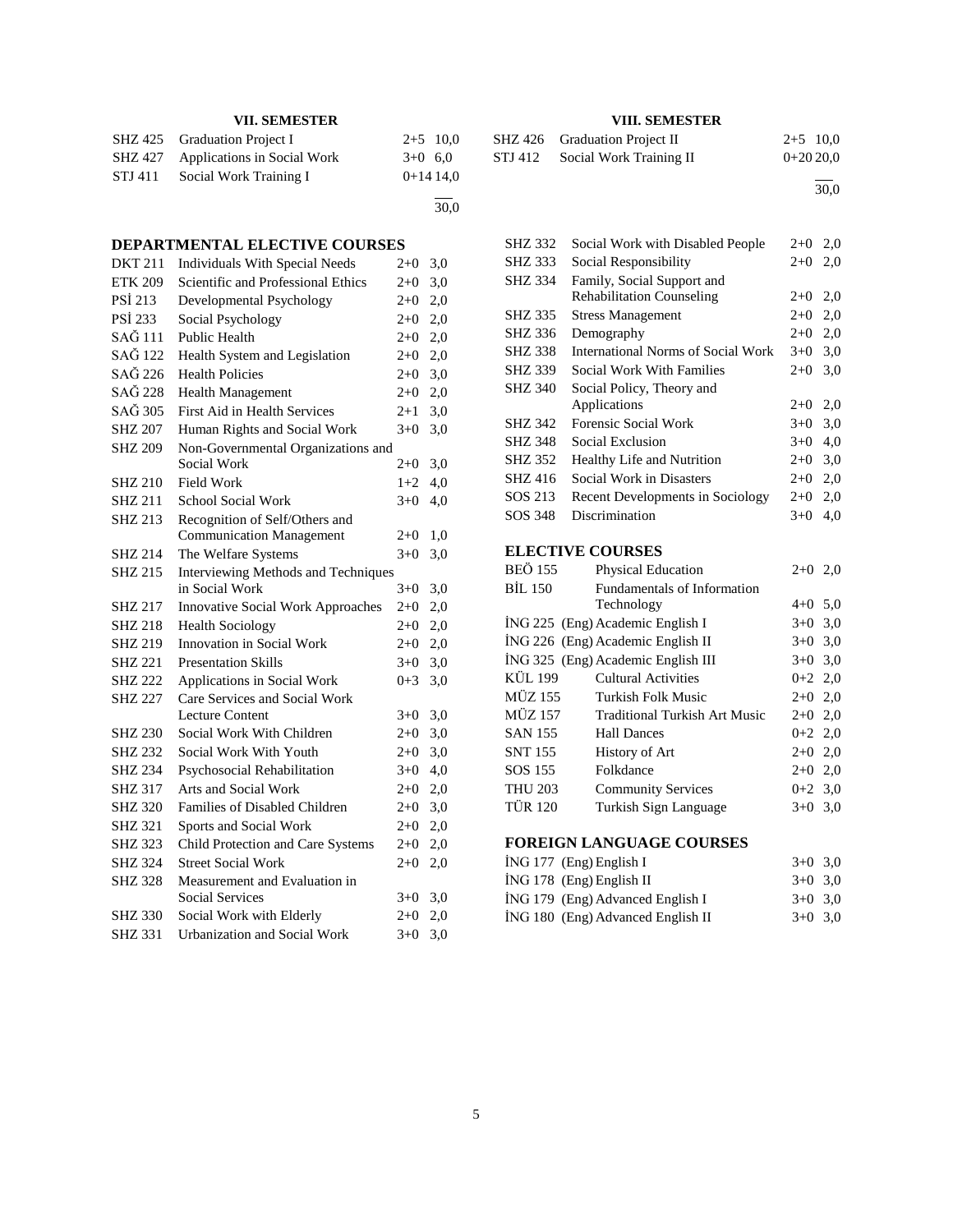#### **ANA 129 Human Anatomy 3+1 4,0**

Definition and Terminology of Anatomy; Organization of Body; Anatomical Positioning; Anatomical Structures of Human Body; Cell, Tissues, Membranes; Central and Peripheral Nervous System; Motor System; Anatomy of Head and Neck; Voice, Articulation, Hearing, Respiration, Swallowing and Resonance Structures; Muscles, Bones, Nerves; Imaging of Anatomical Structures.

#### **ANA 131 Human Physiology 3+1 4,0**

Definitions and Terminology of Physiology; Functional Processing and Mechanisms of Anatomic Structures of Human Body; Cell Physiology; Neural and Hormonal Mechanism; Neural Transmission; Physiology of Central and Peripheral Nervous System; Muscle Physiology; Physiology of Respiratory System; Head and Neck Physiology; Physiology of Resonators and Articulatory Systems and Hearing, Voice, and Swallowing Mechanisms.

#### **ANA 212 Biomechanics 2+0 2,0**

Basic Terms and Principles Related to Biomechanics; Examination of Biomechanics of the Musculoskeletal System in Phonation, Articulation, Resonance and Swallowing Disorders; Valve and Lever Mechanisms in Speech and Swallowing System: Anatomical connections of these mechanisms, Forces of joints, Stability of joints and Functioning of connections, Biomechanical properties of tissues and joints that constitute this mechanism (muscle tendons, ligaments); Clinical Cases.

#### **ANA 221 Kinesiology 2+0 2,0**

Physiological Properties, Mechanics and Pathomechanics of Muscles, Bones and Joints in Articulators and Respiratory Mechanism That Allow Phonation, Articulation, Resonance and Swallowing Functions; Normal and Pathological Neuromuscular Movements of These Structures; Use of Subjective and Objective Methods of Evaluation in Kinesiology (Goniometric Measurements, Palpation, Breathing Tests).

#### **ANP 104 Social Anthropology 2+0 3,0**

Definition of Anthropology; Sub-disciplines of Anthropology; History of Anthropology; Human Evolution; Research Areas in Social Anthropology; Primitive Society; Theories of Social Anthropology: Evolutionary school, Diffusionist school, Functionalist school, Structuralist school; Concept and Theory of Culture: Cultural processes; Lineage, Family and Kinship Relations: Modes of marriage, Kinship systems; Religion: Worship, Magic, Taboo, Rituals, Totem, Mythology.

**ARY 115 Research Methods in Health Sciences 2+0 2,0** Basic Concepts: Science, Method, Theory, Hypothesis, Paradigm, Deductive and inductive reasoning; Subjective and Objective Views; Scientific Knowledge Approaches: Age of enlightenment (age of reason), Differentiation of social sciences and natural sciences, Positivist approach,

Interpretive approach; Different Methods in Health Sciences; Data Collecting and Measurement Techniques; Basic Research Methods: Descriptive, Correlational, Comparative, Experimental Research Types, Observation, Interview, Test, Scales; From Problem Solving to Scientific Research; Scientific Ethics; Sample Research Topics.

**ARY 117 Research Methods in Social Work 3+0 3,0** Basic Concepts: Science, Method, Theory, Hypothesis, Paradigm, Deduction, Induction, Subject, Object; Approaches to Scientific Knowledge: Enlightenment, Distinction between social and natural sciences, Positivist approach, Hermeneutical approach; Methodological Differences in Health Sciences; Techniques of Data Collection and Measurement; Basic Research Methods: Descriptive, Correlational, Casual-comparative, Empirical researches; Basic Research Techniques: Observation, Interview, Test, Questionnaire, Scale; Relations between Scientific Research and Problem Solving; Scientific Research Ethics; Research Subjects in Social Work and Sampling.

**ARY 412 Overview of Qualitative Research 2+0 2,0** Transformation of Scientific Paradigm; Similarities and Differences of Quantitative and Qualitative Research; Qualitative Research Methods; Qualitative Research Process; Sampling in Qualitative Research; Data Collection Methods in Qualitative Resarch: Interview, Focus group interviews, Observation, Document analysis; Use of Metaphor; Qualitative Data Analysis; Reliability and Validity in Qualitative Research; Action Research; Contribution of Qualitative Research to Science.

## **BEÖ 155 Physical Education 2+0 2,0**

Definition of Physical Education and Sports; Aims, Disadvantages of Inactive Life; Various Activities for Physical Education; Recreation; Human Physiology; First Aid; Sports Branches: Definition, Rules and Application; Keep Fit Programs.

#### **BİL 150 Fundamentals of Information Technology 4+0 5,0**

Introduction to Computer: History of Computer; Operating Systems: Introduction to operating systems; Office Software-Word Processors and Document Systems: General Characteristics of the Office Software; Office-Software-Spreadsheets Programs: Spreadsheets Programs; Office Software-Presentation Programs: Presentation Programs; E Mail-Personal Communication Management: General Characteristics of the E Mailing System; Effective use of the Internet and Internet Security; Network Technologies. Computer Hardware and Error Detection: Types of Computers; Social Networks and Social Media: Social Media and Introduction to Social Media; Special Application Software: Multimedia; Law and Ethics of Informatics: Intellectual Property and Informatics Law; E-Learning: Developments in E-Learning; E-Government Applications; Computer and Network Security; Latest Strategic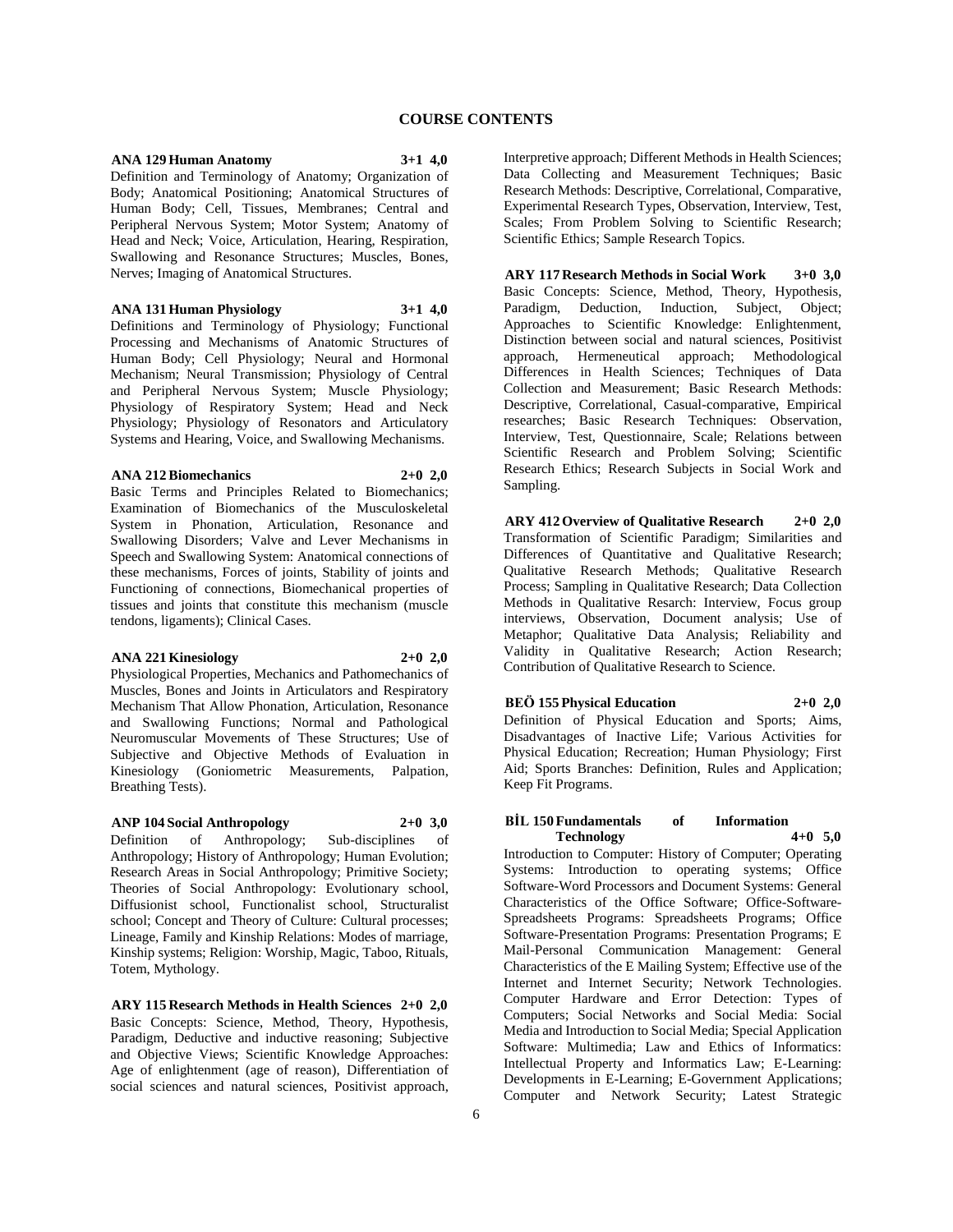Technologies of Informatics: Factors Affecting Technological Developments.

**BİY 466 Introduction to Human Genetics 2+0 2,0** Overview of Genetics; Basics and Prevalence of Genetic Disorders; Pathogenesis of Disorders; Chromosomal Disorders and Genetic Consultation; Single-cell Disorders and Genetic Consultation; Autosomal Dominant Disorders, Autosomal Recessive Disorders, X-Chromosome Disorders; Molecular Bases of Metabolic Disorders; Molecular Bases of Disorders with Non-Mendelian Patterns of Heredity; Hereditary Bases of Prevalent Disorders; Approaches to Clinical Problems: Infertility (Male- Female), Fetal Losses, Mental Retardation, Cancer; Information about Population Scanning; Importance of Hereditary Disorders in Language and Speech Disorders.

#### **DKT 104 Neuroanatomy and Neurophsiology of Speech and Language 3+0 3,0**

The Anatomical, Physiological, Neurological and Neuroanatomical Bases of Speech and Language; Central and Peripheral Nervous System: Brain and the peripheral organs etc.; Functions of Speech and Language According to Localization and Holistic Views; Functional Asymmetry; Neuroplasticity; Functions of Peripheral Organs in Speech.

**DKT 108 Phonetics and Phonetics Laboratory 2+1 4,0** Phonetics: Terms and concepts; Speech Organs and Their Functions; Characteristics of Speech Sounds; Vowels; Consonants; Minimal and Maximal Distinctions; Distinctive Features; Theories of Speech Production; Phonation and Voice Quality; Suprasegmental Features; International Phonetic Transcription; Sound Inventory of Turkish; Phonetic Analysis Techniques; Acoustic and Aerodynamic Measurement Tools.

#### **DKT 109 Introduction to Communication, Speech and Language Pathology 4+0 4,0**

An Overview of the Profession; History of Speech and Language Therapy in the World and in Turkey; Job Description of the Speech and Language Therapist; Causes, Types, Characteristics and Classification of Communication Disorders; Language and Speech Disorders in Terms of Clinical and Educational Criteria; Speech and Language Disorders: Language disorders, Articulatory and phonological disorders, Stuttering, Hearing impairment, Voice disorders, Neurogenic communication disorders.

#### **DKT 110 Embryology Information for Language and Speech Therapy 1+0 2,0**

Definition of Embryology; Importance of Embryology for Language and Speech Therapists; Embryological Development; Fetus Term; Segmentation; Blastulation; Gastrulation; Formation of Neurulation and Germs Folium: Formation of ectoderm, Formation of mesoderm, Formation of endoderm; Organogenesis: Formation of eye, Formation of nervous system, Development of lip and palate: Embryology of the lip and palate, Spaces of the cleft lip and palate, Embryology of lips and palates, Development of

craniofacial, Bones of the skull development, Theories, combination of extensions, mesodermal migration.

#### **DKT 111 Linguistics for Speech and Language Therapists 2+0 2,0**

Language, Grammar, Concepts of Linguistics; Universal Grammar and Language Acquisition; Phonetics and Phonology: Phoneme, Minimal pairs, Distinctive features, Segmental and supra-segmental phonemes; Morphology: Word structure and morpheme, Derivational morpheme, Inflectional morpheme; Syntax: Sentence and internal structure of sentence, Basic and complex sentence structures; Semantics: Word meaning, Clause and sentence meaning, Discursive meaning; Pragmatics; Related Disciplines to Linguistics: Psycholinguistics, Neurolinguistics, Clinical linguistics; Linguistics and Speech and Language Pathology: Linguistic analysis of speech and language disorders.

#### **DKT 113 Individual/Self-Recognition and Communication Method 2+0 2,0**

Concept of Ego: Real-ideal ego, Structure of ego; Concepts of Individual/ Self-Recognition; Self-Recognition Components: Emotional awareness, The individual/selfesteem, Self-actualization; Self-Acceptance; Personality Types; Inter-personal Relationship; Being Successful in Inter-personal Relationships; Communication Methods: Verbal communication, Non-verbal communication; Effective Presentation; Effective Speech; Effective Presentation Techniques; Presentation Practices.

#### **DKT 204 Applied Behavior Analysis 3+0 4,0**

Definition, Characteristics and Principles of Applied Behavior Analysis; Collection of Data Related to Behavior and Behavior Measurement, and Data Graphics; Writing Behavioral Goals; Methods of Behavior Measurement; Interpreting Graphs Related to Behavior; Methods of Reinforcing Proper Behaviors; Effective Reinforcement Techniques; Other Methods Used for the Elimination of Improper Behaviors; Prevention of Problem Behaviors; Preparing a Plan for Behavior Change.

#### **DKT 206 Audiology in Speech and Language Therapy II 2+2 4,0**

Language and Speech Disorders in Hearing Loss; Language and Speech Assessment in Hearing Loss; Basic Mechanism, Implementation and Assessment of Cochlear Implant; Aims and Principles of Cochlear Implant Rehabilitation in Children and Adults; Assessment of Evaluation After Implantation; Language and Speech Therapy and Rehabilitation Methods for Hearing Problems.

#### **DKT 207 Ear Nose Throat Diseases and Craniofacial Anomalies 3+0 3,0**

Otolaryngological Information; Hearing Organ: Ear, Ear structure, Anatomy and physiology of ear, Functions of ear; Ear, Nose, Throat Diseases That Affect Communication, Language and Speech: Outer ear diseases, Middle and inner ear diseases and Face anomalies; Importance of Knowledge of Ear Nose Throat Diseases for Speech and Language Therapists; Clinical Practice.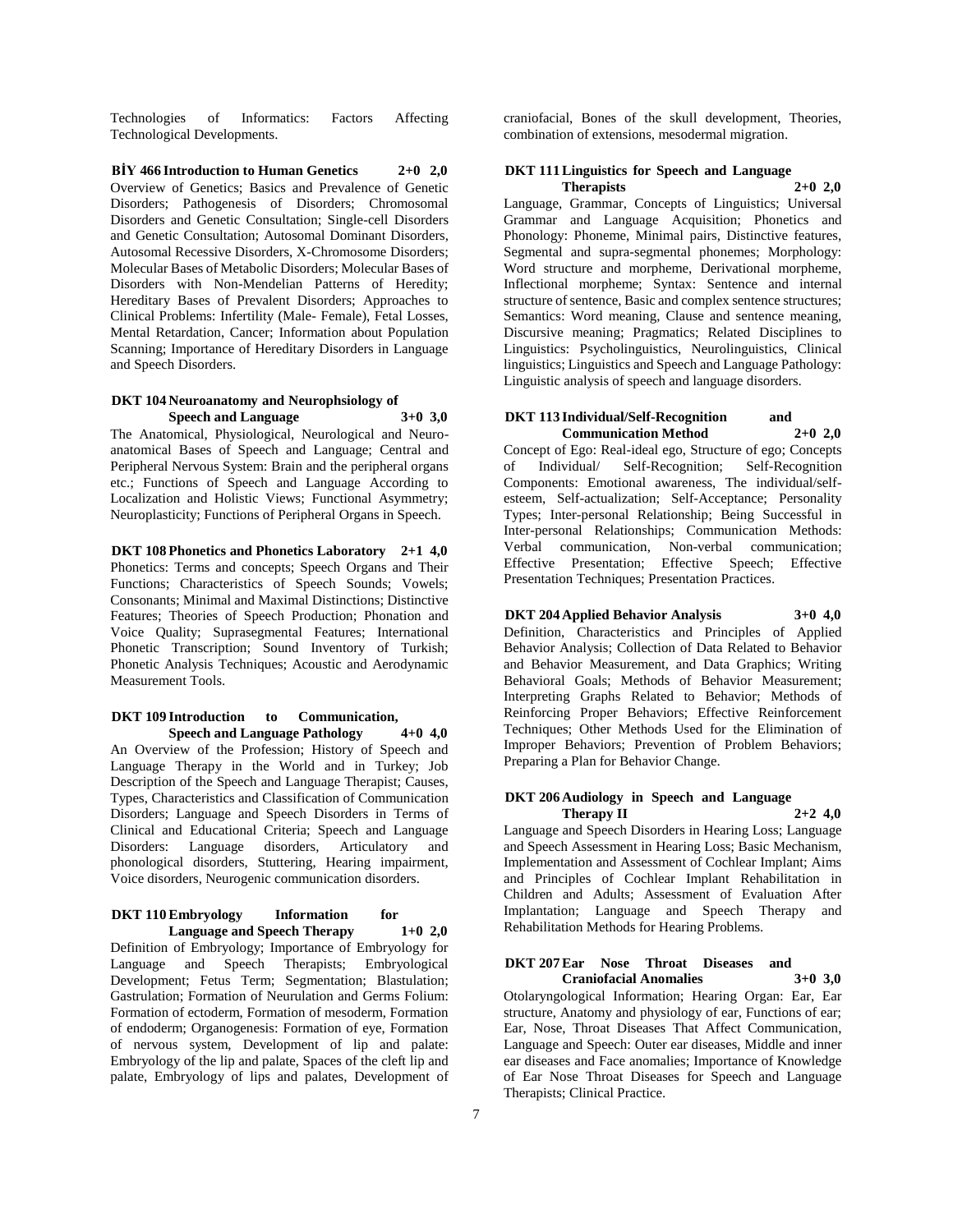**DKT 211 Individuals With Special Needs 2+0 3,0** Definitions and Terminology Related to Special Educational Needs; Main Groups with Special Needs: Mentally handicapped individuals, Individuals with pervasive developmental disorder, Individuals with hearing loss, Visually impaired individuals, Individuals with speech and language disorders, Gifted individuals, Individuals with learning difficulties, Individuals with emotional-behavioral problem; Educational Initiatives for Individuals with Special Needs; Special Education; Inclusion and Support as Special Education Services; Special Education in Early Childhood and Pre-School Periods; Special Education in Turkey; Welfare State and the Disabled in Turkey and the World; Public Policies for Persons with Disabilities: Past, present; The Quality and Quantity of Disabled Population in Turkey; Situation of Persons with Disabilities in Social Life; Situation of Persons with Disabilities in Working Life; Search for Policies and Education Opportunities for the Disabled.

#### **DKT 213 Effective Speech and Diction for Speech and Language Therapists 2+0 3,0**

Importance of Effective Speech and Accurate Pronunciation for Speech and Language Therapists; Importance and Ways of Using Voice Effectively and Economically by Organizing Respiration Mechanisms: Inhale and exhale exercises, Qualified and effective Speech; Diction Exercises; Accurate and Appropriate Intonation; Use Stress; Preparing Speech Texts and Using Effective and Accurate Diction in Presentation.

#### **DKT 214 Introduction to Cognitive Neuroscience 2+0 3,0**

Neuroscience and Cognitive Neuroscience: Scope, Historical development, Relations with other disciplines; Organization of the Nervous System; Relations of the Brain Mechanism with Psychological and Cognitive Functions; High-Level Functions; New Developments on How Emotional Brain Develops and Operates; Research on Consciousness; Visual Perception and Cognition, Thinking and Reasoning, Timing, Social Cognition, Decision Making, Cognitive Development; Metacognition and Cognitive Control Processes; Emotion Regulation; Executive Functioning; Disorders due to Central Nervous System Damage; Brain Imaging Methods and Techniques (PET, Fmri, SPECT vb.); Radiological Imaging; Neurolinguistic Approach to Speech and Language Disorders with Clinical Examples.

## **DKT 217 Interpersonal Interaction 1+0 1,0**

Basic Concepts of Interpersonal Interaction: Interaction and communication, Elements of interaction and communication, Verbal and nonverbal communication; Linguistic and Paralinguistic Elements in Communication; Elements of Effective Communication; Communication Conflicts and Conflict Settlement; Group Dynamics and Communication; Group Life; Discourse and Context; Interpersonal Relations and Interactions in Educational Settings, Institutions, Hospitals and Everyday Life; Patient-Specialist Communication and Interaction.

**DKT 218 Functional Communication Training 2+0 2,0** Definition of Functional Communication Training; Areas of Use of Functional Communication Training; Increasing Communication Functions of Individuals and Help Them Gain New Communication Functions; Functional Communication Training for Reducing Problem Behaviors; Stages of Teaching Functional Communication Skills; Environmental Assessment; Determining Communication Skills That Individuals Have; Techniques Used in Learning New Communication and Functions.

#### **DKT 219 Pharmacology for Speech and Language Therapists 1+0 2,0**

Definition of Pharmacology; The Concepts of Pharmacokinetics and Pharmacodynamics and Definition of Drugs; Principles of Drug Use; Health Protection; Importance of Preventive Health System: First, second and third prevention; CNS Inhibitive and Stimulative Drugs; Effects and Contraindications of Opioid Drugs; Drug and Alcohol Addiction; Non-steroidal Anti-inflammatory Drugs: Analgesics, antipyretics and anti-inflammatories; Glucocorticoids: Effects, Side effects and contraindications; Antihistamines: Effects and side effects.

#### **DKT 221 Audiology in Speech and Language Therapy I 3+1 4,0**

Knowledge of Audiology; Scope and Definition; Importance and Necessity of Audiology for Speech and Language Therapists; Hearing Loss; Hearing Degrees; Hearing Tests; Hearing Aids and General Information About Assessment; Effect of Hearing Loss on Language Acquisition; Principles of Cochlear Implantation; Language Development in Children with Cochlear Implantation; Main Principles of Rehabilitation in Children with Cochlear Implantation and Children with Hearing Aids.

#### **DKT 222 Nonverbal Communication and Sign Systems 2+0 3,0**

Communication, Components of Communication; Communication Systems; Verbal and Non-Verbal Communication; Linguistic and Para-linguistic Components in Communication; Factors Impeding Communication; Nonverbal Communication Systems: Animal communication, Sign and sign language systems, sign language systems around the world; Sign Language Use in Turkey.

**DKT 227 Basic Principles of Rehabilitation 2+0 3,0** Concept of Health; Concept of Disease; Concepts of Disorder, Impairment, Disability and Handicap; Definition of Rehabilitation; Concepts in Rehabilitation; Contents of Rehabilitation; Areas of Rehabilitation Applications; Goal-Setting in Rehabilitation; Multidisciplinary Team Work in Rehabilitation; The Philosophy of Collaborative Work Rehabilitation; Communication and Collaboration With Team Members, Patients and Their Families.

## **DKT 228 Clinical Phonology 2+0 3,0**

Clinical Phonology: Definition and Terminology; Importance of Phonology in Speech and Language Therapy; Phonology Theories and Clinical Applications; Distinctive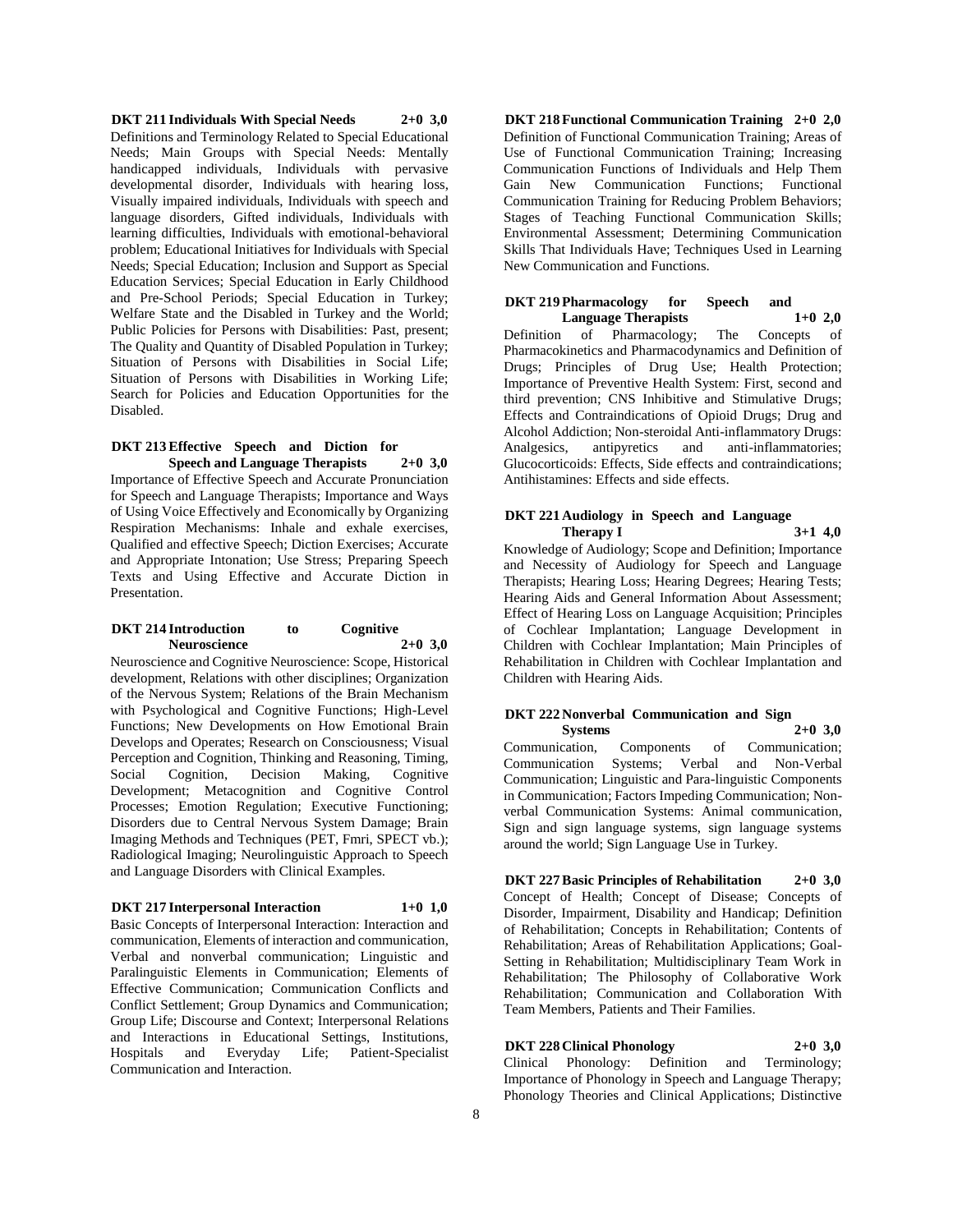Features Theory; Natural Phonology Theory; Language Universals; Contemporary Theories; Phonological Process Applications in Clinical Assessment; Phonological Discrimination Methods; Phonological Development in Normal and Disabled Children; Phonological Disorders; Phonological Data Collecting from Children and Sound Repertory; Analysis of Applications in Phonological Process.

#### **DKT 229 Speech Science: Acoustics of Hearing and Speech and Perception 3+0 4,0**

Speech Science for Language and Speech Therapists; Acoustic Phonetics: Basic Concepts; Simple Waves; Complex Wave; Sound Production: Respiration, Phonation, Resonance; Consonant and Vowel Articulation; Production; Acoustic Properties of Vowels: Formants, Duration; Acoustic Properties of Consonants: Stops, Nasals, Fricatives, Affricates, Approximants; Perception: Vowels, Consonants, Effect of context, Categorical perception.

#### **DKT 230 Computerized Speech Laboratory 2+1 3,0**

Analysis and Synthesis Made by Information Technologies Used in Diagnosis and Treatment of Language, Speech and Hearing Impairments; Introduction to Computer Software; Analysis of Speech Sounds on Computer: Processing of digital signals, Creating speech sounds on computer; Acoustics Speech Synthesis, Speech Synthesis Based on Articulation.

**DKT 231 Language Acquisition Theories 3+1 4,0** Relationship Between Communication, Language and Speech; Language Acquisition Theories: Behavioral model, Nativist model, Cognitive model, Socio-cultural model; Major Language Components: Context, Form, Use; Development of Language Components: Semantic development, Morphological and syntactic development, Phonological development, Pragmatic development; Language Elicitation and Analysis Techniques; Language Analysis Practice, Reporting and Interpreting Results.

#### **DKT 232 Neurolinguistics 2+0 2,0**

A Historical Overview of Language and Brain Studies; Imaging and Behavioral Methods Used in Studying the Relationship between Language and Brain; Neurolinguistic Models of Language Components (Phonology, Morphology, Syntax, Semantics, Pragmatics); Current Issues about Language and Speech Disorders in Neurolinguitic Studies; Neurolinguistics Approach to Developmental Language Disorders (Autism, Specific Language Impairment, etc.); Neurolinguistic Approach to Acquired Language Disorders (Aphasia, Right-Brain Injury, Traumatic Brain Injury).

#### **DKT 234 Clinical Assessment in Speech and Language Therapy 2+1 3,0**

Assessment in Speech and Language Therapy: Psychometric measurement, Definitions; Basic Scanning, Identification and Interview Techniques; Importance, Principles and Application of Scanning, Measurement and Interview Techniques in Speech and Language Therapy; Formal and Informal Assessment; Naturalistic Data Collection and

Analysis; Interpretation and Reporting of Different Scanning, Measurement and Interview Techniques in Different Speech and Language Therapy Techniques; Presentation and Discussion of Various Scanning, Measurement and Interview Techniques.

**DKT 236 Play and Activity Based Intervention 2+0 2,0** Types of Plays; Play for Different Age Groups; Types of Toys; Selection of Toys for Children in Different Development Stages; Relationship between Language Development and Play; Relationship between Cognitive Development and Play; Play Preferences of Children who with Special Needs; Intervention Models Based on Activity; Plays with Activities; Preparation and Use of Play and Activity Based Intervention in Language and Speech Therapy.

## **DKT 246 Clinical Linguistics 2+0 2,0**

Definition of Linguistics; Area and Subjects of Study; Subtypes of Field; Universal Characteristics of Language Production; Universal Linguistics; Characteristics of Deep and Surface Structure; Components of Language: Semantics, Morphology, Phonology, Syntax, Pragmatic; Psycholinguistics; Language Acquisition; The Process of Language Acquisition; Basic Terminology of Components of Linguistics; Double Articulation; Phrase Structure Rules; Conversional Operations in Sentence Generation; Clinical Linguistics: Definition, Relations of linguistics and speechlanguage therapy; Contributions and Importance of Linguistics to Speech Disorders.

#### **DKT 248 Childhood Language Disorders 3+0 3,0** Fundamental Concepts: Communication, Language and

speech, Characteristics and components of language; Normal Language Development: Language development during infancy, Language development during preschool period, Language development during school years; Factors Influencing Language Development; Intellectual Disability and Language Characteristics; Down Syndrome and Language Characteristics; Williams and Fragile X Syndrome and Language Characteristics; Autism Spectrum Disorders and Language Characteristics; Hearing Impairment and Language Characteristics; Specific Language Learning Difficulty; Low Incidence Disorders and Language Characteristics; Language Delay.

#### **DKT 310 Alternative and Augmentative Communication Systems and Technologies 2+0 3,0**

Instruments and Methods Used to Meet the Needs of People with Speech and Language Disorders: Signs and other symbol systems; Use of Technology: Devices and equipment used (from handmade devices to computer-aided speech production), Functions and characteristics of these devices and equipment. Practice in Speech and Language Laboratories.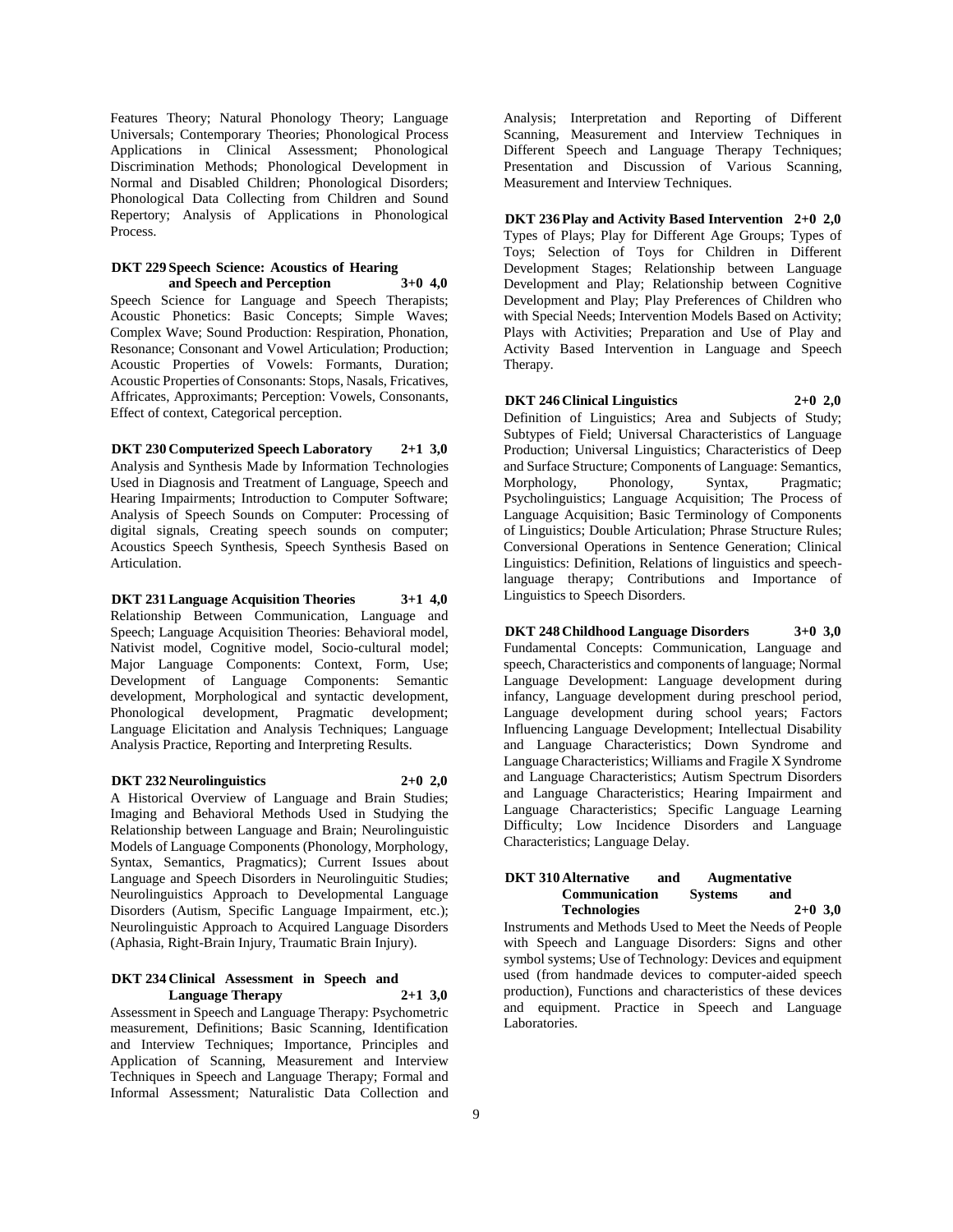#### **DKT 311 Working With Families in Speech and Language Therapy 2+0 3,0**

Concept of Family; Terminological Clarification on the Concept of Disability; Involvement of Individuals with Speech and Language Disorders in Family; Models Explaining Adaptation to Disability: Stage model, Model of continuous sadness, Helplessness-meaninglessnessweakness model; Adaptation of Chaos Theory to Adaptation Process; Psychological Dynamics of Adaptation to Disability; Effect of Cultural Structure on Adaptation to Disability; Practices with Families That Have Disabled Children; Status of Families of Children with Disabilities in Turkey; Working with Family in Speech and Language Therapy and Educational Processes.

#### **DKT 313 Speech and Language Therapy in Intellectual and Multiple Disabilities 2+0 2,0**

Language Acquisition and Language Characteristics of Children with Intellectual and Multiple Disabilities; Language and Cognition Development; Karyotype and Behavioral Differences; Down Syndrome, Williams Syndrome, Hydrocephaly; Theoretical Approaches to Language Acquisition; Assessment Methods and Differential Diagnosis; Therapy Practices with Children with Intellectual and Multiple Disabilities; Case Studies and Applied Studies.

#### **DKT 314 Speech Therapy and Rehabilitation for the Hearing Impaired 2+0 2,0**

Augmentative Speech Therapy Methods and Techniques for Children with Hearing Impairment; Therapy Techniques to Improve Auditory Discrimination; Therapy Techniques to Advance Articulation Skills; Therapy Techniques to Advance Lip Reading Skills; Therapy Techniques to Improve Functional and Prosodic Features of the Speech of the Hearing Impaired.

#### **DKT 317 Coping With Stress 1+0 1,0**

What is Stress; Psychological Mechanism of Stress; Awareness of Stress Factors and Stressful Environments; Positive and Negative Meanings of Stress; Short-Term and Long-Term Stress; Stress and Personal Characteristics; Stress and Psychopathologies; Strategies to Cope with Stress; Using Social Support; Individual Coping Methods; Living with Stress; Stress as an Energy; Methods of Self-Control; Methods for Controlling Others.

#### **DKT 318 Introduction to Language Disorders in Bilingual and Multilingual Cultures 2+0 2,0**

Bilingual and Multilingual Cultures; Definition of Bilingualism and Multilingualism and Basic Terms; Language Acquisition and Cognitive Development in Bilingual and Multilingual Children; Stages of Language Acquisition; Theories of Language Acquisition in Bilingualism and Multilingualism; Bilingualism, Multilingualism and Brain; Underlying Causes of Language Disorders in Bilingual and Multilingual Children; Assessment and Therapy Approaches in Bilingualism and Multilingualism; Case Studies.

#### **DKT 319 Child Psychology and Adaptation Problems 2+0 3,0**

Concept of Psychology; Various Theories of Psychology; Psychological Maturity; Child Psychology and Stages of Psychological Development; Definition and Causes of Psychological Disorders; General Symptoms of Psychological Disorders; Defense Mechanisms Developed by an Individual; Psychology in Family; Adaptation Problems of Children: Reasons of adaptation problems; Neurosis in Childhood and Psychosis in Childhood.

#### **DKT 320 Speech and Language Therapy in Psychiatric Disorders 2+0 2,0**

Child Mental Health; Symptoms of Common Mental Disorders Inhibiting Communication; Autism; Childhood Schizophrenia; Basic Medical Terms in Mutism; Cooperation of Physicians and Speech and Language Therapists in the Diagnosis and Assessment of Cases; Adult Psychopathology; Psychiatric Disorders in Adulthood, Definitions and Medical Terms; Cooperation of Physicians and Speech and Language Therapists.

#### **DKT 326 Basic Knowledge of Ortodontics and Denture Prosthesis 1+0 3,0**

Orthodontic Development in Growth; Developmental Stages; Basic Terms; Ortodontic Interventions in Cleft Palate; Ortodontic Diagnosis and Assessment; Types of Prostheses, Dentition; Teamwork in Intervention; Orthodontic Intervention in Early Infancy; Orthodontic Problems and Interventions in Children with Craniofacial Anomaly; Speech Apparatuses and Application Procedures; Family Education.

#### **DKT 327 Neurogenic Acquired Language Disorders 3+0 4,0**

Definition and Causes of Aphasia; General Information about Stroke; Symptoms and Risk Factors of Stroke; Stroke classification; Milestones in the History of Aphasia; Aphasia Classification Approaches; Major Aphasia Syndromes: Global aphasia, Broca's aphasia, Wernicke's aphasia, Conduction aphasia, Transcortical aphasias, Anomic aphasia; Other Aphasia Syndromes: Cross aphasia, Subcortical aphasia, Primary progressive aphasia; Pure Aphasias: Pure alexia, Pure agraphia, Pure word deafness; Relationship between Aphasia Syndromes and Characteristics.

**DKT 329 Fluency Disorders and Theories 3+0 4,0** Nature and Characteristics of Stuttering; Normal Childhood Disfluency; Characteristics of Stuttering: Core behaviors, Accessory behaviors, Associated symptoms, Emotional reaction; Development of Stuttering; Prevalence and Incidence of Stuttering; Etiological Theories of Stuttering: Overview, Internal conflict models, Learned behaviors models, Physiological theories, Multifactor models; Characteristics and Etiological Theories of Cluttering.

## **DKT 331 Speech Sound Disorders 3+1 4,0**

Speech Sound Disorders: Definitions and terms; Relationship Between Articulation and Phonology;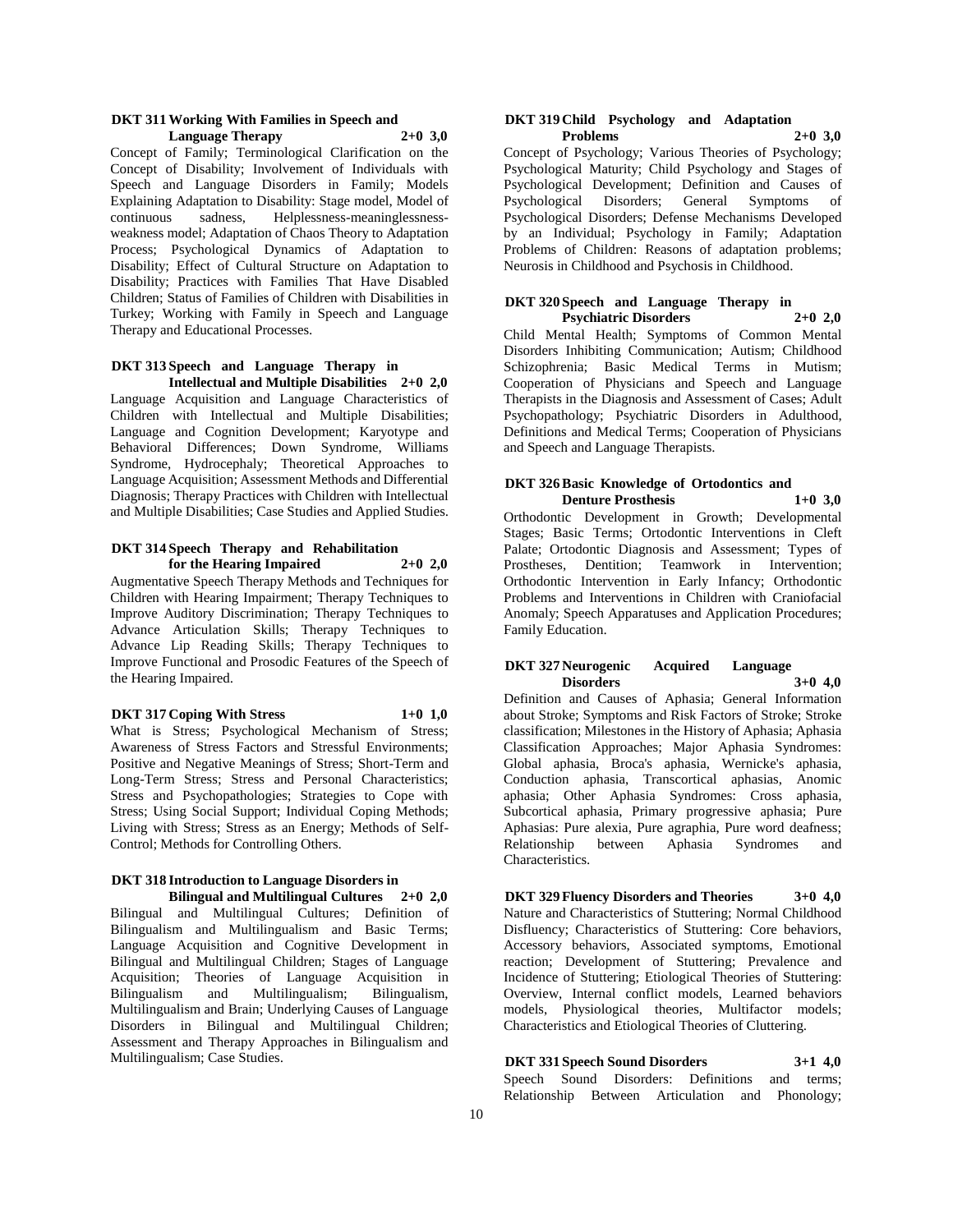Biological and Neurological Components Essential to Articulate Speech Sounds; Classification of Speech Sound Disorders; Characteristic Features and Etiologies of Speech Sound Disorders; Effects of Speech Sound Disorders on Academic and Social Life; Assessment of Speech Sound Disorders; Therapy Approaches for Speech Sound Disorders; Practices.

#### **DKT 333 Childhood Language Disorders:Assessment and Therapy 3+1 4,0**

Development and Disability Concepts; Definition and Aims of Assessment; Types and Models of Assessment; Different Approaches to Assessment; Assessment of Language and Communication; Assessment Process and Assessment Tools Available in Turkey; Intervention Models and Procedures: Therapist-focused approaches, Child-focused approaches, Hybrid approaches; Development Therapy Plans: Determination of therapy aims and the order and content of the aims; Classroom-Based Practices.

#### **DKT 334 Scientific, Medical, Professional Ethics 2+0 2,0**

General Principles of Ethics: Introduction to ethics, Ethical theories; Ethics of Science: Ethics of scientific research, Fundamental principles of scientific research ethics; Ethics of Scientific Research: Basic principles of research ethics, Ethical assessments in scientific research; Publication Ethics in the Production of Scientific Knowledge; Professional Ethics: Importance of professional ethics, Effects of Professional Ethics on Professional Life; Medical Ethics and Principles; Ethics for Speech and Language Therapy.

#### **DKT 335 Motor Speech Disorders:Dysarthria and Apraxia 3+1 4,0**

Evaluation of Motor Speech Disorders: Goals, Materials; How to Assess the Structure and Function of: Cranial nerves, Face, Head and neck, Lips, Mandible, Dentition, Tongue, Hard palate, Soft palate, Larynx, Pharynx, Voluntary movements, Muscle strength, Speed of movement, Range of movement, Accuracy of movement, Motor steadiness, Muscle tone, Swallowing, Reflexes (Gag), Respiration, Phonation, Articulation, Resonance, Prosody; Differential Diagnosis of Motor Speech Disorders; Motor Speech Disorders and Their Types: Dysarthria and types, Apraxia and types; Therapy Approaches; Therapy Practices.

#### **DKT 336 Neurogenic Acquired Language Disorders: Assessment and Treatment 2+1 4,0**

Assessment of Acquired Language Disorders; Formal and Informal Assessment; Aphasia Tests for Turkish and Other Languages: Screening tests, Comprehensive tests, Specific tests; Therapy Approaches in Aphasia: Traditional Cognitive neuropsychological and neurolinguistic approaches, Specialized therapy approaches; Stimulation Approach; Thematic Language-Stimulation Therapy; Semantic Features Therapy; Syntactic Therapies; Therapy Strategies for Global Aphasia.

**DKT 337 Introduction to Voice Disorders 3+0 4,0** Definition of Normal Voice: Human voice, Characteristics of normal voice, Characteristics of pathological voice; Theories

of Voice Production; Anatomy of Respiration; Physiology of Respiration; Anatomy of Phonation; Physiology of Phonation; Etiology of Voice Disorders; Voice Disorders Classifications: Structural changes of the vocal fold, Nonstructural and misuse of the voice related dysphonias, Neurogenic voice disorders, Systemic disease influences on the larynx and voice, idiopathic voice disorders.

#### **DKT 338 Fluency Disorders:Assessment and Therapy 2+1 4,0**

Assessment of Fluency Disorders: Aims, Key parameters, Procedures; Assessment of Preschool Children; Assessment of School-Age Children; Assessment of Adolescents and Adults; Formal and Informal Assessment Measures for Stuttering Disorders; Differential Diagnosis of Stuttering and Cluttering; Therapeutic Approaches: Fluency shaping, Stuttering modification, Lidcombe therapy program, Combining different approaches; Therapy Practices.

**DKT 339 Introduction to Swallowing Disorders 3+0 4,0** Anatomy and Physiology of Swallowing; Neuroanatomy and Neurophysiology of Chewing; Detecting the Etiology That Can Be Related to Swallowing Disorders, Collaborating with Other Disciplines; Assessment of Swallowing; Instrumental Swallowing Evaluation: Bedside assessment, Evaluation of the modified barium swallow study, Fiber optic endoscopic evaluation of swallowing, Instrumental swallowing based on age and the etiology, Ultrasound use during pediatric dysphagia assessment; Proper Treatment Planning for Swallowing Therapy; Drugs that Affect Swallowing; Clinical Practice in Swallowing Disorders.

#### **DKT 340 Voice Disorders:Evaluation and Therapy 2+1 4,0**

Voice Evaluation: Patient history, Objective voice evaluation techniques, Evaluation of respiratory system, Aerodynamic evaluation, Computerized voice evaluation systems, Subjective voice evaluation techniques, Laryngeal imaging; Voice Therapy Techniques: Hygienic voice therapy, Symptomatic voice therapy, Psychogenic voice therapy, Physiologic voice therapy; Holistic Voice Therapy; Voice Therapy Practices.

## **DKT 342 Speech and Language Therapy for**

**Individuals With Cleft Lip and Palate 3+1 4,0** Normal Structures, Clefts and Craniofacial Anomalies: Anatomy and physiology, Anatomy and physiology in cleft lip and cleft palate and other craniofacial anomalies; Problems Associated with Cleft Lip and Cleft Palate: Feeding problems, Speech and language problems, Obligatory and compensatory errors in speech, Velopharyngeal dysfunction and resonance disorders, Orthodontic problems; Assessment Procedures in Cleft Lip and Cleft Palate: Speech and language assessment, Oral and peripheral assessment, Instrumental Assessment; Surgical Intervention to Clefts and Velopharyngeal Dysfunction; Speech Therapy for Cleft Lip and Cleft Palate.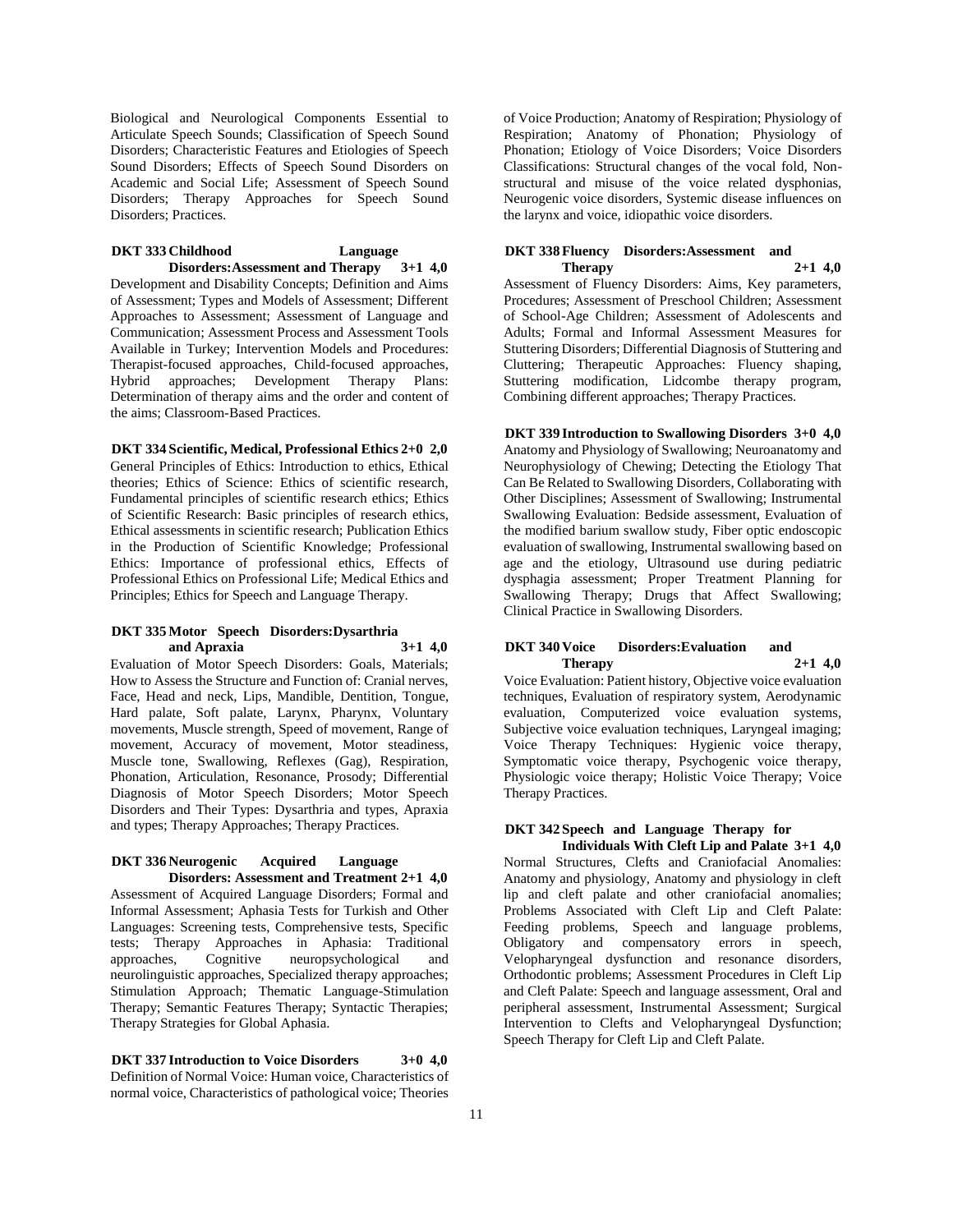#### **DKT 344 Swallowing Disorders:Evaluation and Therapy 2+2 4,0**

Clinical Evaluation of Swallowing: Clinical evaluation in adults; Instrumental Evaluation of Swallowing Function Examinations: Videofluoroscopy and endoscopy; Special Considerations in Evaluating Swallowing Disorders; Approaches to Treatment: Treatment considerations, Options, Decisions; Treatment for Adults; Ethical Considerations; Practices in Swallowing Evaluation; Swallowing Therapy Practices.

#### **DKT 346 Speech and Language Therapy in Individuals with Autism 2+0 3,0**

Language Characteristics and Language Acquisition of Children and Individuals with Autism Spectrum Disorder; Language Assessment: Alternative language assessment methods, Behavioral language assessment methods; Language Therapy in Autism Spectrum Disorder: Initiating communication, Programming, Different therapy methods, Receptive language activities, Expressive language activities; Advanced Therapy Practices in Autism Spectrum Disorder.

#### **DKT 407 Overview of Evidence Based Practice in Speech and Language Therapy 2+0 3,0**

Characteristics of Single Subject Research Design; Single Subject Research Design in Speech and Language Disorders; Data Collection Techniques; Data Analysis Techniques and Research Models; AB, ABAB, Multiple Baseline and Comparison Models; Randomized Control Patterns;, Discussion of Research Articles on Evidence-Based Practices; Interpretation of Meta-Analysis Studies.

#### **DKT 408 Gerontology-Introduction to Geriatrics 2+0 2,0**

An Overview to Gerontology-Geriatrics; Importance of Geriatrics in Speech and Language Therapy; Role and Responsibilities of Therapists; Demographic and Epidemiological Characteristics of Aging; Biological Processes in Aging: Physical, Cognitive, Feeding, Psychosocial Changes; Coping with Aging; Health Education and Counseling; Psychosocial Geriatrics: Dependency and independency, Care, Legal arrangements and related public utilities, Related non-governmental organizations; Geriatric Rehabilitation: Principles of geriatrics, Medical and social rehabilitation; Clinical Geriatrics: Gastrointestinal and respiration disorders, Cardiovascular diseases; MSS and Neuropsychiatric Disorders: Alzheimer, Dementia, Parkinson?s disease, etc. ; Musculoskeletal and sensory disorders, Oncological disorders, Intoxications, Accidents.

**DKT 409 Advanced Clinical Practicum III 2+12 10,0** Assessment and Therapy Methods in Speech and Language Pathology; Development and Use of Checklists and Test Kits for the Assessment and Therapy of Individuals with Speech and Language Disorders; Use of Technology in Assessment, Development of Therapy Instruments, Therapy and Reporting.

**DKT 410 Advanced Clinical Practicum IV 2+12 10,0** Assessment and Intervention in Speech and Language Therapy and Practice of Therapy Methods with Cases; Assessment in Speech and Language Disorders and Control Lists Used in Therapy; Assessment Tools; Test Kits; Development and Use of Therapy Instruments; Use of Technology; Determination and Implementation of Appropriate Therapy Method; Hands-on Practice with Therapy Techniques with Different Cases; Case Report Writing, Record Keeping, and Reporting.

#### **DKT 415 Pediatric Feeding and Swallowing Disorders 2+0 3,0**

Typical Pediatric Swallowing Development; Anatomy and Physiology of Swallowing in Children; Medical Swallowing Problems in Infants and Children; Role of Speech and Language Therapists; Clinical Assessment and Diagnosis Approaches; Teamwork; Therapy in Feeding and Swallowing Disorders; Behavioral Feeding Problems; Breastfeeding Techniques; Alternative Feeding Methods; Family Education; Drooling; Therapy of Drooling; Therapy Practices.

**DKT 417 Overview of Single-Subject Research 2+0 2,0** Characteristics of Single-Subject Research Methods; Single-Subject Research in Language and Speech Disorders; Comparison of Case Study Designs with Single-Subject Models; Data Collection Techniques; Graphical Data Analysis Techniques; Research Models; AB, ABAB, Multi-Start Level and Comparison Models etc.; Reading Single-Subject Research Papers on Speech and Language Therapy.

### **DKT 419 Basic Imaging and Analysis Methods in SLT 2+0 2,0**

Introduction to Imaging and Analysis Methods: Videofluoroscopy, Nasoendoscopy, Ultrasonography, Videostroboscopy, CSL in Assessment and Therapy of Speech and Language Disorders; Selection of Methods According to Disorders; Basis and Aim of Usage: Using imaging and analysis methods practically on cases with supervisor, and if necessary, in collaboration with physicians and other disciplines; Writing Individual Case Reports.

## **DKT 420 Final Project II 0+2 2,0**

Further Work on the Topic Specified in Final Project I; Fieldwork on Methodology; Data Collection; Evaluation of the Data: Data analysis, Use of statistics in data analysis; Using Proper Data Analysing Methods for Professional Case Management in Clinical Practices of Speech and Language Disorders; Reporting the Datas of Analyzed Case; Completing and Reporting on the Individual Project.

#### **DKT 421 Final Project I 0+2 2,0**

Determination and Use of References in a Specific Topic: Access to Internet and library resources, Examination of information obtained, Survey of literature, Determining methodology of the study; Data Collecting; Using Technology for Therapy Materials, Therapy and Reporting.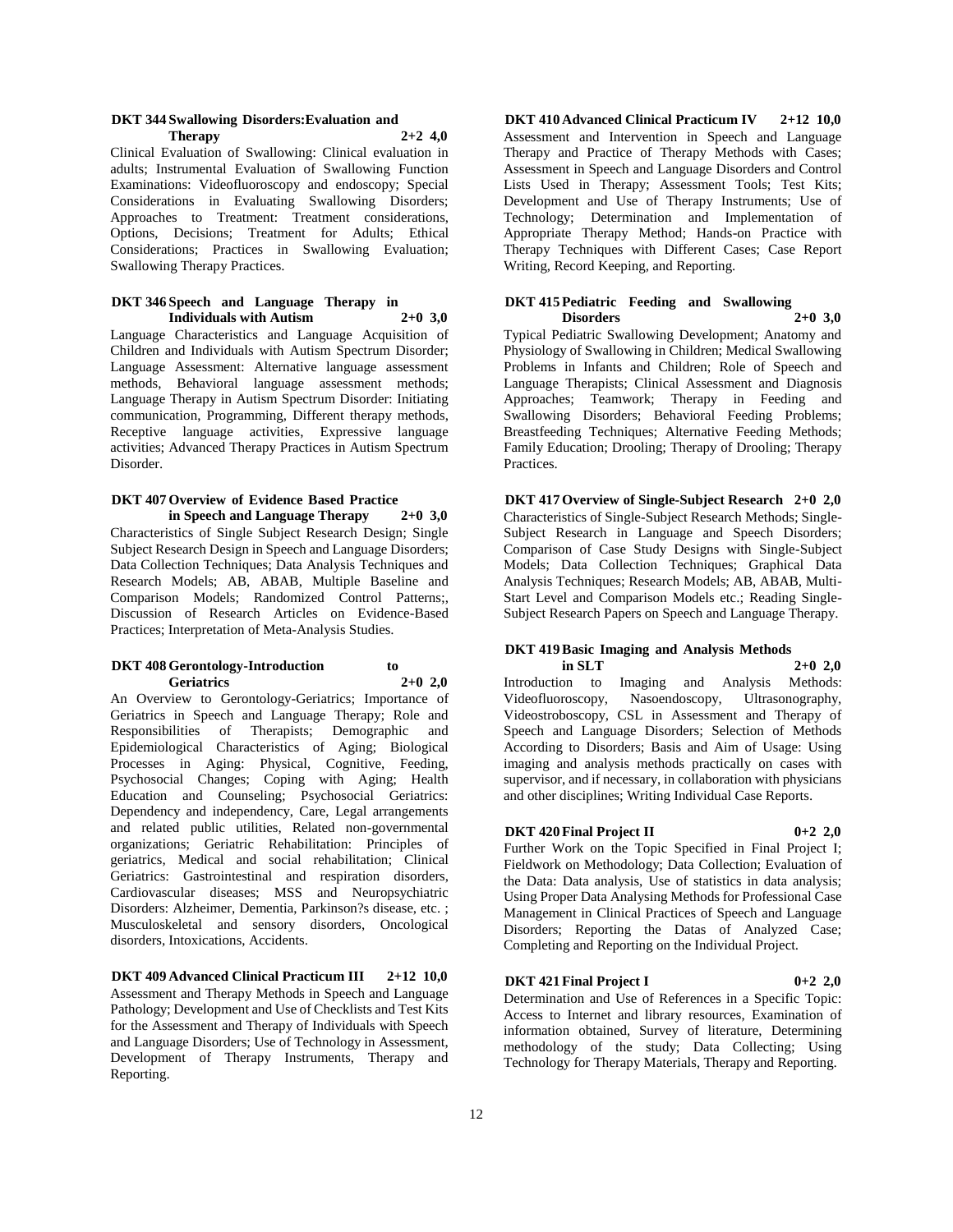#### **DKT 422 Developing Therapy Program, Material and Product 2+0 3,0**

Assessment in Speech and Language Disorders; Making a Therapy Plan and Applying the Plan According to Therapy Methods Used for Speech and Language Disorders; Creative and Innovative Materials in Therapy; Developing and Using Materials.

#### **DKT 423 Electrophysiology and Electrotherapy Techniques in Speech and Language Therapy 2+0 3,0**

Definition and Use of Electrophysiology and Electrotherapy Techniques in Speech and Language Therapy; Objective Methods Used in Diagnosis and Treatment; Electrophysiological Assessment of Muscle Activity by Receivers Inserted under the Chin during Swallowing; Normal Electrophysiological Values According to Age; Use of Electrotherapy Devices for Rehabilitation in Dysphagia: Types of electric current used in treatment, Implementation methods, Physiological effects, Electro-diagnostic tests; Faradic and Galvanic Currents; TENS Currents and Their Use; Posture, Muscle Tension and Identification of the Parts of Muscles Working during Swallowing.

#### **DKT 424 Counselling in Speech Language Therapy 2+0 2,0**

Definition and Scope of Consultation and Support Services; Counselling for Families and Teachers of Individuals with Communication Problems; Family Education; Effective Counselling Skills in Speech and Language Counselling Services; Approaches to Counselling, Discussion of Solutions to Common Problems in the Counselling Process; Differential Properties of Counselling Services to Individuals with Developmental and Acquired Speech and Language Disorders.

#### **DKT 42 5**  Learning **Disorders:Dyslexia,Dysgraphia,Dyscalc 2+ 3, ulia 1 0**

Specific Learning Disorders; Definitions and Concepts; Subgroups and Features of Specific Learning Disorders; Definition of Dyslexia; Definition of Dysgraphia; Definition of Dyscalculia; The Processes and Development of Language Skills; Development of Reading and Writing Skills; Differences Between Developmental and Acquired Dyslexia and Dysgraphia; Genetic and Neuroscience Researches in Dyslexia; The Role of Speech and Language Therapists in the Diagnosis of Dyslexia; The Role of Speech and Language Therapists in the Treatment of Dyslexia.

#### **DKT 426 Music Therapy and Musical Interventions in Speech and Language Therapy 2+0 2,0**

Basic Physiology of Respiration; Normal and Abnormal Respiration; What is Sound?; Basic Mechanisms of Phonation; The Fundamental Elements of Music; General Physiological Effects of Music; The Relationship Between Brain and Music; Similarities and Differences Between Language and Music Processing; General View of Music Interventions in Healthcare; What is Music Therapy; Music

Therapy and Rehabilitation; What is Neurologic Music Therapy; Neurologic Music Therapy Research in Speech and Language Therapy.

**ETK 209 Scientific and Professional Ethics 2+0 3,0** Concept of Ethics: Science and ethics, Concept of professional ethics; Distinction Between Science and Profession; General Principles of Ethics; Ethics of Scientific Research: Basic principles of research ethics, Ethical assessments in scientific research; Publication Ethics in the Production of Scientific Knowledge; Professional Ethics: Importance of professional ethics, Effects of Professional Ethics on Professional Life; Principles of Professional Ethics of Social Work; Ethics in Social Work Practice; Ethical Dilemmas and Solutions; Value Debate in Social Work; Case Examples.

#### **FEL 107 Philosophy 2+0 2,0**

Activities Related to Philosophy; Main Areas of Philosophy; Basic Concepts and Problems of Philosopy; Metaphysics; Epistemology; Fenomenalism; Problems of Ethics: Kantian ethics, Pragmatism; Philosophy of Science: Classical scientific method, Problem of induction, Verificationism, Falsification; Philosophy of Politics: Equality, Democracy, Freedom, Punishment, Civil disobedience; Philosophy of Art.

**FİZ 127 Basic Physics and Physics of Sound 2+1 3,0** Basic Physics and Methods: Measurement and unit systems, Physical, scalar and vector quantities; Motion and Causes: Displacement, Velocity, Acceleration, Newton's laws; Oscillation: Simple harmonic motion, Pendulum; Types of Waves: Mechanical waves, Electromagnetic waves, Earthquake; Transverse and Longitudinal Waves: Coil spring, Wire, Rope, Rubber, Sources of waves; Characteristics of Sound: Wavelength, Amplitude, Frequency, Velocity; Energy as a Sound: Low and high frequency, Structural aspects, Tone, Acoustics; Sound Interaction with Matter: Diffusion, Reflection, Resonance, Recording; Sound Interference and Diffraction: Doppler; Sound and Light: Waves, Diffusion, Solar, Lunar eclipse, Sound insulation; Sound and Hearing.

#### **HUK 138 Constitutional Law 3+0 4,0**

Political Power and the State: Legal theory of the State, Government systems; Constitution and Constitutional State: Constitutionalism, Requirements of a constitutional state; Constitutional State and Democracy: Definition, Types, Principles and Organizations of democracy; Development of Constitutionalism in Turkey; 1982 Constitution; Fundamentals of Constitutional Regime: Philosophy of the Constitution, Qualities of the Republic; Power Map of the Constitution: Legislature, Executive, Judiciary powers, Constitutional Court, Political parties.

**HUK 139 Fundamental Concepts of Law 3+0 3,0** Rules of Social Order and the Law; Rules of Law and Sanctions; Sources of Law: Statutes, Regulations, By-laws; Types of Legal Rules; Precedent Law; Turkish Judicial Systems; Branches Law: Public law, Private Law; Branches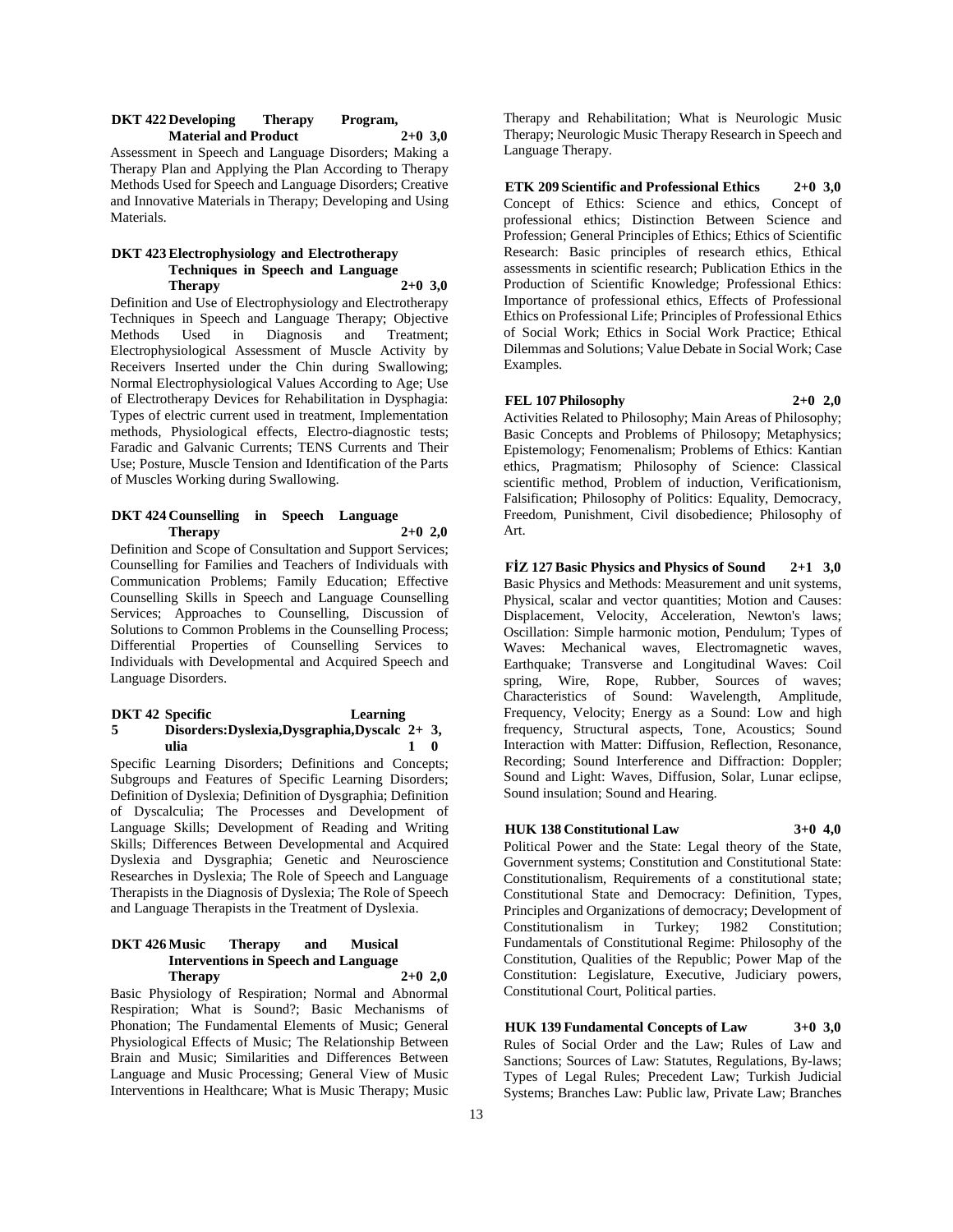of Private Law; Branches of Public Law; Implementation and Interpretation of Law; Concept of Legal Relationship and the Parties; Concept and Types of Rights; Persons: Real Persons, Legal Persons; Acquiring, Losing and Protection of Rights.

#### **İKT 129 Economics 3+0 3,0**

Basic Concepts; Example of Applications; Models of Supply and Demand; Demand Curve and Consumer Behavior; Competition; Monopoly; State Intervention; Supply and Demand; Monetary Policies; Market Balance; Changes in Market Balance; Consumer Balance; Production Function and Technology; Welfare Economics; Economic Structure of Turkey; Economic Expansion and Development; Unemployment.

**İLT 115 Communication Skills 2+0 2,0** Identification of the Basic Concepts of Communication Sciences; Elements of Communication, Factors Influencing Communication; Interaction and Communication Techniques; Verbal and Nonverbal Communication, Body Language in Communication, Interpersonal Problem Solving and Conflict Resolution Skills; Comprehension of Effective Communication Skills and Using These Communication Skills.

#### **İNG 177 English I 3+0 3,0**

Using the Simple Present; Talking about Yourself, Your Family, and Your Favourite Things; Using the Simple Present and Present Continuous; Using 'if and when'; Talking about Health, Remedies, Sleep Habits and Stress; Using going to and the Present Continuous to Talk about the Future; Talking about Birthdays, Celebrations, and Favourite Holidays; Using the Simple Past; Using 'all', 'most', 'a lot of', 'a few'; Talking about Childhood, School, and Your Teenage Years; Using 'Is there?' and 'Are there?' to Ask about Places in a Town; Using Location Expressions like 'across from' and 'outside'; Talking about Stores and Favourite Places in Your City or Town.

#### **İNG 178 English II 3+0 3,0**

Using Infinitives; Asking for and Giving Advice and Suggestions; Responding to Suggestions; Using 'Do you mind .?' to Ask for Permission and 'Would you mind....?' to Make Requests; Using the Past Continuous for Events in Progress in the Past; Making Comparisons with Adjectives; Using more and lesswith Nouns and Verbs; Talking about Different Ways of Communicating; Managing Phone Conversations; Using 'have' and 'have got to' to Describe People; Talking about What People Look Like; Using will, may and mightto Talk about the Future; Using 'if' and 'when' and the Present Tense to Refer to the Future; Talking about Plans and Organizing Events; Using 'will' to Make Offers and Promises.

#### **İNG 179 Advanced English I 3+0 3,0**

Using Manner Adverbs and Adjectives to Talk about People's Behaviour and Personality; Adding Prefixes to Make Opposites; Using the Present Perfect; Talking about Experiences; Using the Superlative Form of Adjectives; Talking about Rules and Discipline; Using 'used to' and 'would' to Talk about Memories; Talking about Family, Relatives and Childhood; Talking about Eating Habits and Different Ways to Cook Food; Responding to Suggestions; Refusing Offers Politely; Using 'will, going to, the Present Continuous and the Simple Present' to Talk about the Future; Talking about Future Plans, Facts, Predictions and Schedules; Using Expressions with 'make' and 'do'.

#### **İNG 180 Advanced English II 3+0 3,0**

Making Sentences with Relative Clauses; Using Phrasal Verbs; Talking about Imaginary Situations or Events in the Present and Future; Giving Advice; Including Questions within Questions and Statements; Talking about Problems with Technology; Using the Present Perfect Continuous to Talk about Recent Activities; Talking about Social Life and Different Kinds of Movies; Using Adjectives ending '-ing' and '-ed'; Showing You Understand another Person's Feelings or Situation; Using the Simple Past Passive in News Stories; Talking about Local and International News Events; Talking about Extreme Weather and Natural Disasters.

#### **İNG 225 Academic English I 3+0 3,0**

Reading Skills for Academic Study: Understanding key vocabulary, Getting the gist of the text, Skimming and scanning, Understanding text organization, Developing basic vocabulary knowledge; Listening Skills for Academic Study: Listening for main idea, Listening for detailed information, Listening to short daily conversations, Listening for key ideas; Speaking Skills for Academic Study: Introducing oneself, Maintaining everyday conversations, Giving descriptions of events, Asking and answering questions; Writing Skills for Academic Study: Writing simple sentences, Writing notes, Writing basic descriptions of events, Writing informal letters.

#### **İNG 226 Academic English II 3+0 3,0**

Reading Skills for Academic Study: Exposure to simple academic texts, Developing reading fluency, Identifying text type, Improving academic vocabulary knowledge, Distinguishing key ideas from supporting details; Listening Skills for Academic Study: Distinguishing main idea from the detailed information, Listening to short texts on different topics, Noticing intonation; Speaking Skills for Academic Study: Asking for information, Giving detailed information on relevant topics, Asking for and giving directions; Writing Skills for Academic Study: Writing simple and compound sentences, Writing simple biographies, Writing brief reports, Writing short paragraphs.

**İNG 325 Academic English III 3+0 3,0** Reading Skills for Academic Study: Developing reading

fluency, Adapting reading style to different text types, Practicing critical reading skills; Listening Skills for Academic Study: Listening to longer texts, Listening to short authentic texts, Recognizing stress and intonation; Speaking Skills for Academic Study: Asking for clarification, Asking for confirmation, Giving reasons and explanations, Giving short presentations on familiar topics; Writing Skills for Academic Study: Identifying different styles of paragraphs,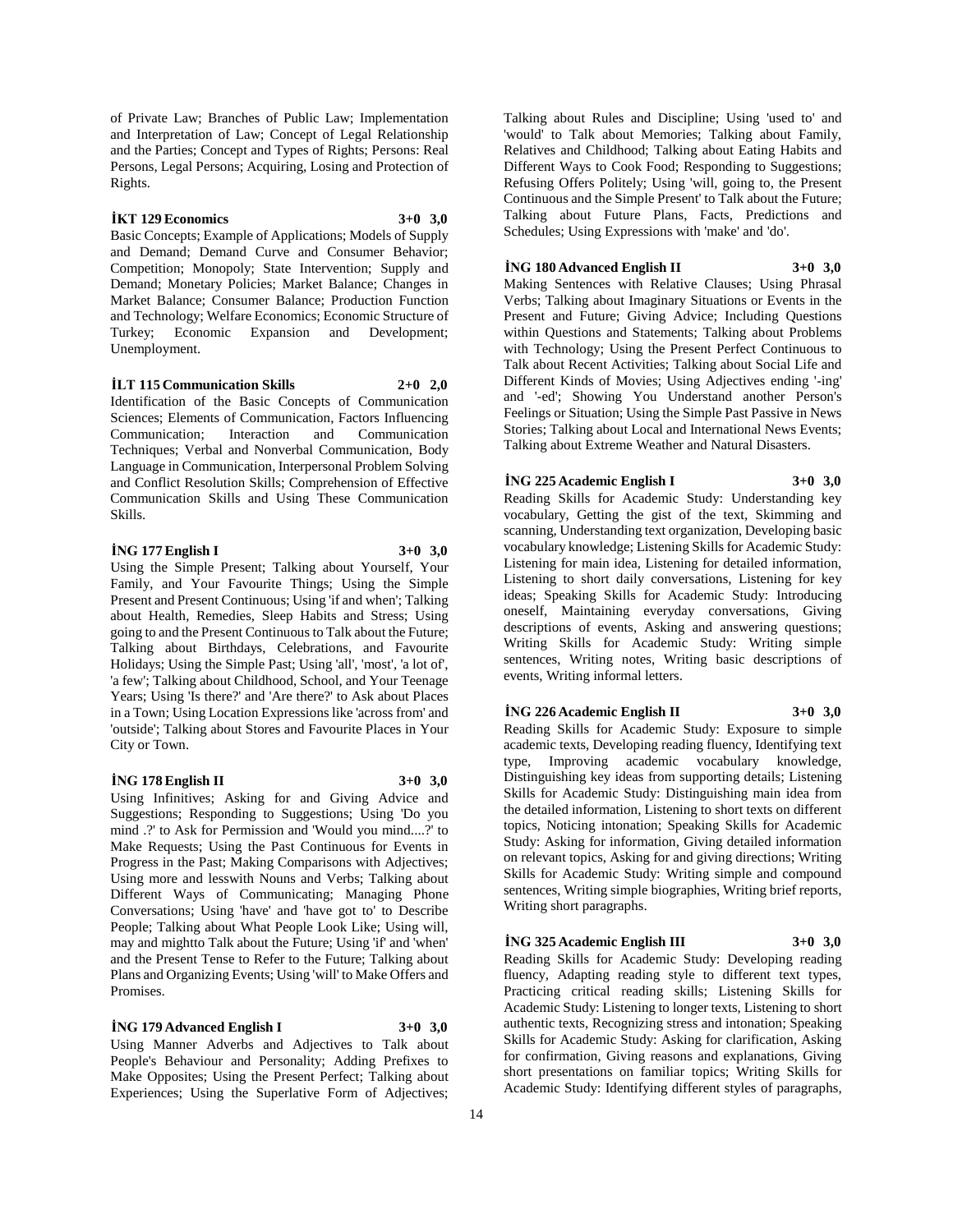Paraphrasing ideas in short texts, writing academic paragraphs, Writing formal and informal academic texts, Writing summaries.

## **İST 124 Statistics 3+0 3,0**

Statistic, Sampling, Evaluation of Measurable Data; Probability, Basic Probability Distributions; Materiality-Significance Tests; Non-parametric Statistics for Quantitative Data; Analysing Qualitative Value of Distribution; Analysing Variance; Evaluation of Relations Between Variables; Correlation, Regression, Diagnostic Tests; Confidence and Interval Estimations in Statistics; Basic Test Schemes; Submission of Data and Evaluation and Statistical Analysis Methods on Computer; Basic Concepts of Health and Health-Related Institutions and Organizations' Statistics.

#### **İST 241 Biostatistics 3+0 4,0**

Scientific Research, Sampling, Evaluation of Quantifiable Data; Probability, Basic Probability Distributions; Significance Tests; Nonparametric Statistics for Qualitative Values; Variance Tests; Assessment of Correlation between Variables; Correlation, Regression, Diagnostic Tests; Confidence Interval and Interval Prediction; Basic Level of Experiment; Data and Assessment Presentation and Computerized Statistics Analysis Methods.

#### **İST 348 Bioistatistical Practices 2+0 2,0**

Descriptive Statistical Calculations; Creating Tables and Graphics; Basic Theoretical Distributions and Sampling Distributions; Standard Error and Confidence Intervals; Hypothesis Tests; Correlation and Regression Analysis Methods; Advanced Applications of Statistics on Computer; Statistical Analysis Methods on Computer.

#### **İŞL 228 Public Administration 3+0 3,0**

Nature of Public Administration: Definition, scope and development of public administration; Structure and Functions of Turkish Public Administration: Central government, Local government, Public authorities; Public Personnel Management: Public personnel, Statuses of public personnel, Assessment of public personnel, Disciplinary procedures, Issues in Turkish public personel management; Control and Auditing in Public administration: Political control, Administrative control, Public scrutiny, Ombudsman, Judicial review; Bureaucracy: Definitions, Characteristics and Development of bureaucracy, Theories of bureaucracy, Relationship between bureaucracy and politics, Criticism of bureaucracy.

#### **KÜL 199 Cultural Activities 0+2 2,0**

Participating Actively or as a Spectator in Sports Activities; Participating in Activities Arranged by the Counseling Center; Participating in Workshops in Art; Education on Museums; Participating in Art Trips; Participating in Cultural Trips; Participating in and Taking Duty in activities such as Cinema, theatre, scientific Meeting etc.; Taking duty in Clubs; Being a Student Representative and Participating in Environmental Activities.

**MAT 807 Fundamentals of Mathematics 3+0 3,0** Propositions, Axiomatic Systems; Concept of Set, Properties of Set, Operations on Sets, Relations Between Sets; Relations and Functions; Set Theoretic Paradoxes, Axiomatic and Naive Set Theory; Properties of Natural Numbers, Proofs by Induction; Integers, Rational Numbers; Real Numbers; Complex Numbers; Algebraic Structures, Semigroup, Group, Boolena Algebra; Ring, Field; Vector Space; Linear Equations, Linear Equation Systems, Matrices, Matrix Operations, Solving Linear Equations by Matrices; Concept of Probability, Experiment, Occurrence, Axioms of Probability, Bayes Theorem, Probabilities, Probability in Decision.

#### **MÜZ 155 Turkish Folk Music 2+0 2,0**

Folk songs from different Regions of Turkey are Taught; Aegean Region Zeybek Folk Songs: Eklemedir koca konak, Ah bir ateş ver, Çökertme, Kütahya'nın pınarları, Çemberinde gül oya; Kars Region Azerbaijani Folk Songs: Bu gala daşlı gala, Yollarına baka baka, Dağlar gızı Reyhan, Ayrılık, Dut ağacı boyunca; Central Anatolian Region Folk Songs: Seherde bir bağa girdim, Uzun ince bir yoldayım, Güzelliğin on para etmez, Mihriban ve Acem kızı; Southeastern Anatolian Region; Urfa and Diyarbakır Folk Songs: Allı turnam, Urfanın etrafı, Mardin kapısından atlayamadım, Fırat türküsü, Evlerinin önü kuyu; Blacksea Region; Trabzon, Rize, Artvin Folk Songs: Maçka yolları taşlı, Ben giderim Batuma, Dere geliyor dere.

## **MÜZ 157 Traditional Turkish Art Music 2+0 2,0**

Description of Traditional Art Music: Basic concepts, Characteristics, Types, Notes, Instruments; The Mode System of Traditional Turkish Art Music; The Rhythmic Pattern of Traditional Turkish Art Music; Samples from Different Modes; Samples from Different Rhythmic Patterns.

## **PSİ 114 General Psychology 3+0 4,0**

Definition and Basics of Psychology; Historical Progress of Psychology; Subfields of Psychology: Social psychology, Clinical psychology, Educational psychology, Industrial psychology, Health psychology, Cognitive psychology, Aviation psychology, etc.; Biological Bases of Psychology; Psychological Theories; Brain and Behavior; Sensation and Perception; Language and Speech; Intelligence and Theories of Intelligence; Development and Learning; Motivation and Emotion; Defense Mechanisms; Abnormal Behaviors; Personality and Theories of Personality; Conscious; Feelings; Health and Stress; Relationship and Cooperation between Psychology and Language and Speech Therapy; Interdisciplinary Research.

## **PSİ 213 Developmental Psychology 2+0 2,0**

Approaches to Understanding Human Development; Heredity and Environment; Prenatal Development and Birth; Infancy and Childhood; Early Childhood: Physical, cognitive and language development in early childhood, Personality, and socio-cultural development in early childhood; Middle Childhood; Adolescence: Physical, cognitive and language development in adolescence, Personality and socio-cultural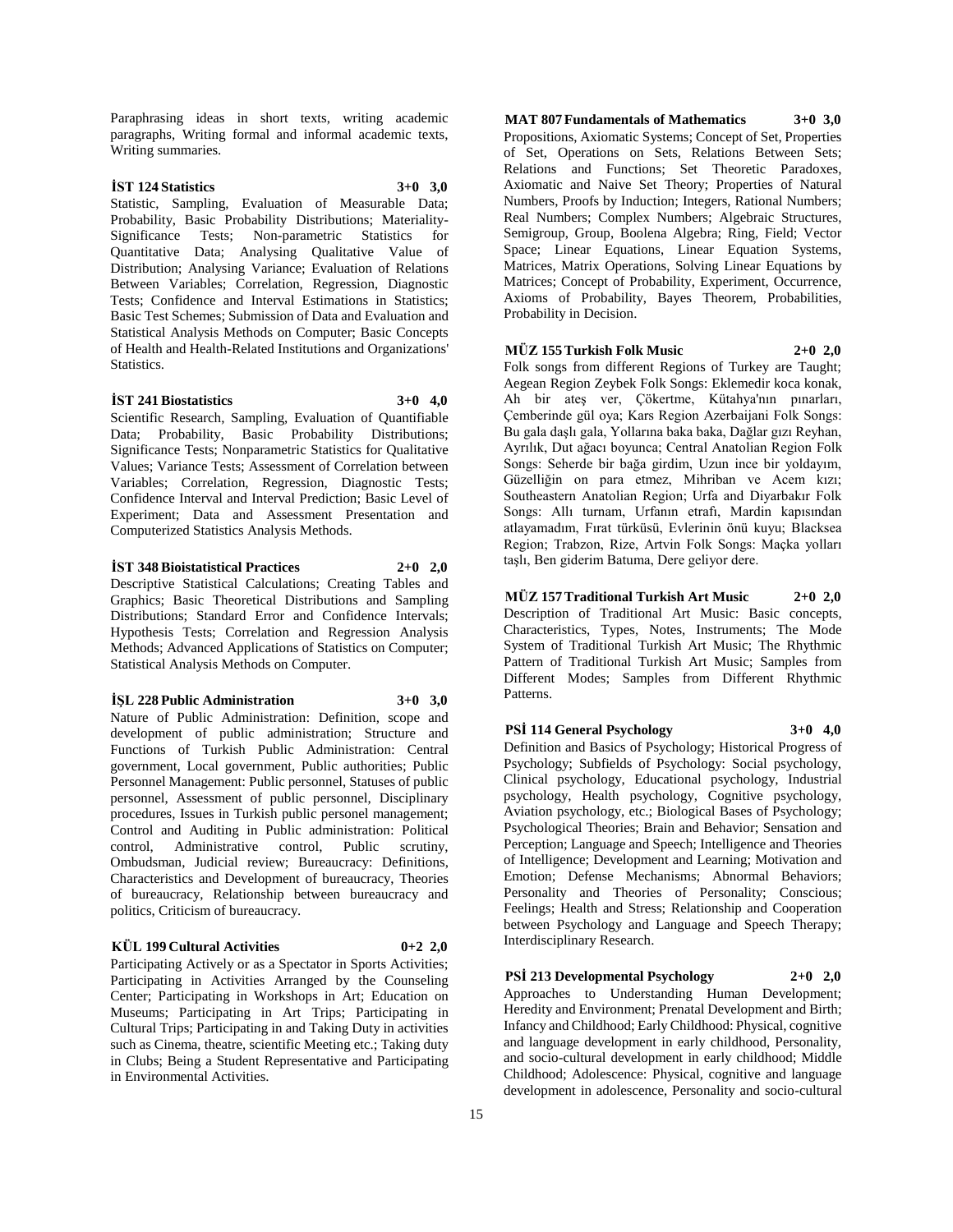development in adolescence; Adulthood: Young adulthood, Middle adulthood, Older adulthood; Death; Course Evaluation.

**PSİ 231 Development and Learning Psychology 2+0 2,0** Understanding Human Development Approaches; Heredity and Environment; Prenatal Development and Birth; Infancy and Childhood; Early Childhood: Physical, Cognitive and Language Development in Early Childhood; Personality and Socio-cultural Development in Early Childhood; Childhood; Puberty: Physical, Cognitive and Language development in puberty; Adulthood: Early, Middle and Late adulthood; Death; Basic Principles of Learning and How to Use These Principles for Changing Human Behavior; Function and Effect of Memory on Learning; Learning and Forgetting in the Development Process.

#### **PSİ 233 Social Psychology 2+0 2,0**

Introduction to Social Psychology; Basic Concepts and Approaches; Social Psychology As a Sub-Discipline of Psychology; Social Perception and Theory of Attribution; Social Attitudes and Attitude Changes; Process of Motivation and Social Motivations; Emotions and Social Dimension of Emotions; Moral Development and Moral Development Theories; Social Environment and Personality; Social Influence and Conformity.

#### **SAĞ 111 Public Health 2+0 2,0**

Levels of Public Health Protection; Early Diagnosis, Treatment and Rehabilitation; Health Education for the Public; Non-formal Health Education; Formal Health Education; Factors Affecting Health Education; Education Methods: Excursion, Lecture, Conference, Panel, Group Discussion; Subjects of Public Health: Hygiene, Sanitation, Nutrition, Reproductive Health, Family planning, Communicable diseases, Aging, Accidents; Health Administration and Legislation.

**SAĞ 118 Health System and Legislation 1+0 1,0** Health System in Turkey; Concepts Related to Health Legislation; Topics in Health Legislation; Resources of Health Legislation: International resources of health legislation, National resources of health legislation; Health Rights; Treatment Agreement: Parties of treatment agreement, Content of treatment agreement; Rights and Responsibilities of Health Foundations and Institutions; Rights and Responsibilities of Health Personnel: Rights and Responsibilities of doctors, Rights and responsibilities of other health personnel; Rights and Responsibilities of Patients.

**SAĞ 120 Child Health and Child Neurology 3+0 3,0** Problems in Prenatal, Natal and Postnatal Periods; Neurological Development in Neonatal and Infantile Periods; Prevention, Screening, Differential Diagnosis and Clinical Evaluation; Common Pediatric Problems and Their Effects on Neurological Development; Etiology of Neurogenic Communication Disorders.

**SAĞ 122 Health System and Legislation 2+0 2,0** Health System in Turkey; Concepts in Health Legislation; Topics in Health Legislation; Resources of Health Legislation: Resources of international health legislation, Resources of national health legislation; Health Rights; Treatment Agreement: Parties to treatment agreements, Content of treatment agreements; Rights and Responsibilities of Health Foundations and Institutions; Rights and Responsibilities of Health Personnel: Rights and responsibilities of doctors, Rights and responsibilities of other health personnel; Rights and Responsibilities of Patients.

#### **SAĞ 226 Health Policies 2+0 3,0**

Concept of Health and Health Policy; Political Economy of Health; Situation of Healh in the World and Priority Problems: In general, Example from various countries; International Health Systems and Policies; Objectives and Strategies of International Health Policies; International Regulations Related to Health; International Health Institutions and Their Functioning Mechanisms; Changing Dynamics of International Health Policies; Searches for the Solution of Health Problems: In general, in Turkey, Example from various countries.

**SAĞ 228 Health Management 2+0 2,0**

Health and Health Services; Health Institutions and Theirs Functions; Management of Health Institutions; Hospital Organization; Organizational Structure of Hospital; Organizational Structure of Turkish Public Hospitals - Hospitals of the Ministry of Health; University Hospitals; Strategic Management Process; Strategic Options in Health Institutions; Human Resources Management in Health Institutions; Quality Management in Health Institutions; Performance Management in Health Institutions; Utilization Management in Health Institutions; Customer Satisfaction in Health Institutions.

**SAĞ 305 First Aid in Health Services 2+1 3,0** Social Importance of First Aid; Aims of First Aid; Life Saving in case of an Accident or Danger; Preventive Unmedicated Intervention in First Aid; Steps for Saving Life and Keeping Alive; Precautions to be Taken by a First-Aid Provider; First Aid Kit; Drowning and Respiratory Safety; Emergency in Bleeding Control and Blood Circulation Safety; Symptoms of Hemorrhage and First Aid; Diagnosis of Loss of Consciousness and First Aid; Symptoms of Shock and Coma Symptoms.

#### **SAN 155 Hall Dances 0+2 2,0**

Basic concepts. The ethics of dance, Dance Nights, Dance Costumes, National International Competitions and rules/grading, Basic Definitions, Classifications of Dances: Social Dances; Salsa, Cha Cha, Samba, Mambo, Jive, Rock'n Roll, Jazz, Merenge; Flamenko, Rumba, Passa -Doble, Argentina tango, Vals, Disco, Quickstep, Foxtrot, Bolero, European Tango: Ballroom Dances; Sportive Dances; Latin American Dances; Samba, Rumba, Jive, Passa-Doble, Cha Cha, Standart Dances; European Tango, Slow vals (English), Viyana vals, Slow foxtrot, Quickstep.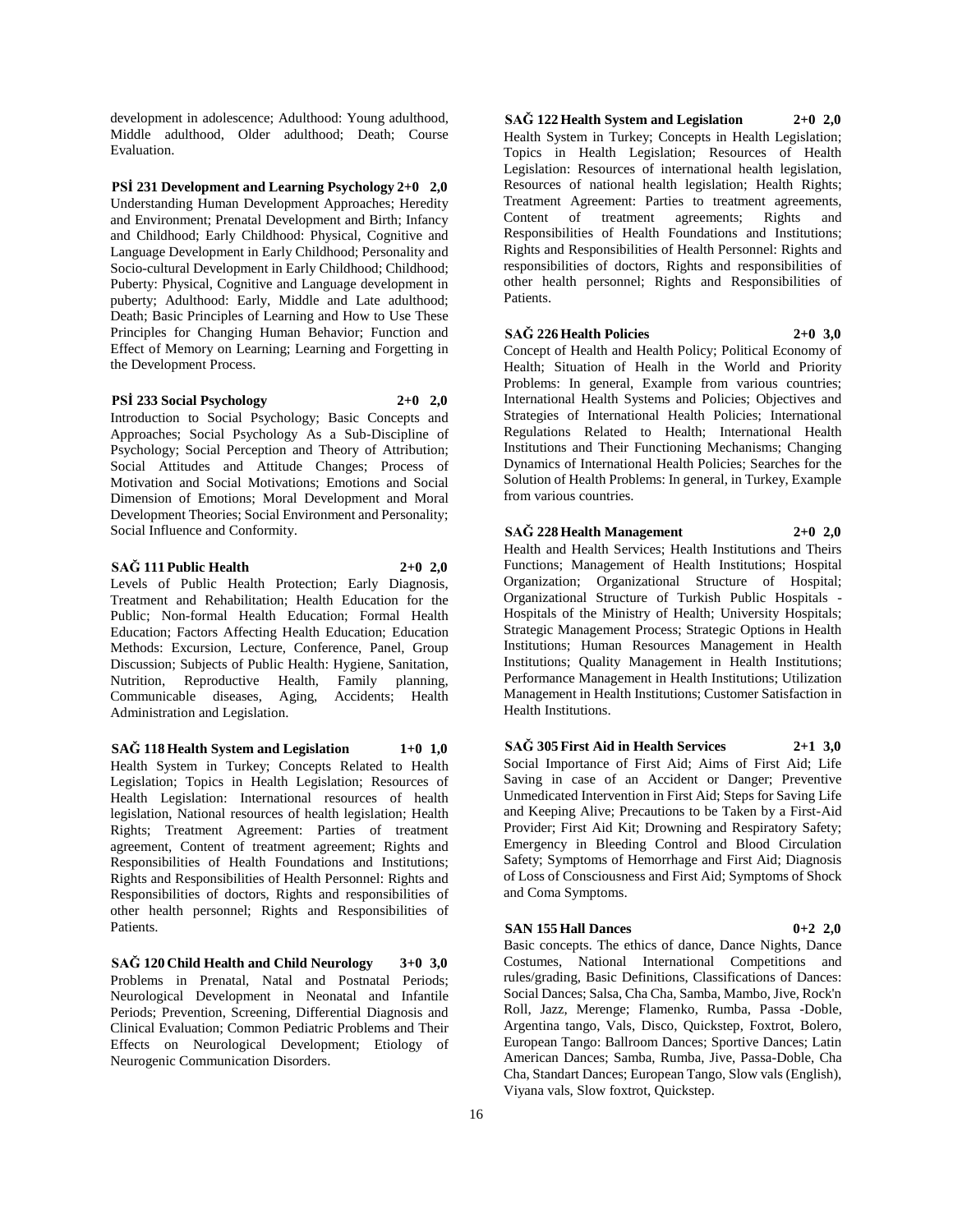**SHZ 103 Introduction to Social Work 3+0 3,0** Definition of Social Work and Fields of Social Work; Basic Concepts and Approaches Related to Social Work; Social Work and Related Disciplines; Historical Development of Social Welfare and Social Work Applications in Developed Countries; History of Social Welfare and Social Work Applications in Developing Countries; Historical Development o Social Welfare State and Social Work in Turkey; Methods of Social Work; Social Work within a Group; Social Work within a Society; Research in Social Sciences; Social Work and Ethic; Characteristics of Social Work.

#### **SHZ 104 Field Experience in Social Work Settings 1+1 2,0**

Observation of Social Work Organisations and Social Work Settings Such As Slums and Villages; Preparing A Brief Evaluation Report; Disscussion of Report Results in Small Groups Including Faculty Members.

#### **SHZ 205 Social Problems 3+0 5,0**

Basic Concepts of and Theoretical Approaches to Social Problems; Socio-Economic Structure and Social Problems; Dynamics of Social Problems; Prevention and Intervention Strategies for Social Problems; Classical Issues in Social Work: Poverty, Disability, Migration, Unemployment, Crime, Traumatic events, and Disasters; Current Issues in Social Work: Child abuse and neglect, Chemical dependency and its treatment, Street children, Elderly diseases, Posttraumatic stress disorder, School-based social work, Homelessness, Lesbian, gay, bisexual, and transgender people and social work; International Developments and Social Work; Social Work and Law.

#### **SHZ 206 Social Security and Social Work 3+0 5,0**

Concept of Social Security; Historical Development of Social Security: Historical development of social security in the world, Historical development of social security in turkey; Social Security Systems; Universal Principles of Social Security; Methods of Social Security; Concept of Social Risk; Classification of Social Risk; Category of Social Risks; Benefits of Social Security; Financing of Social Security: Financing sources, Financing methods; Legal Basis of Social Security; Public Services and Social Security; Relationship Between Social Security and Social Work.

#### **SHZ 207 Human Rights and Social Work 3+0 3,0**

Human Rights: Definition, History, Development; Basic Regulations on Human Rights: International regulations, National regulations; Relation between Social Work and Human Rights; Functions and Role of Social Work in the Formation of Human Rights and Democracy Culture; Social Work Problems in the Context of Human Rights; Human Rights Education; Human Rights Practices in School and in the Classroom.

#### **SHZ 209 Non-Governmental Organizations and Social Work 2+0 3,0**

|                                                |             |  | _ _ |  |                  |
|------------------------------------------------|-------------|--|-----|--|------------------|
| Historical                                     | Development |  | of  |  | Non-Governmental |
| Organizations; Role and Importance of the Non- |             |  |     |  |                  |

Governmental Organisations in Social Development and Social Change; Non-Governmental Organisations and Social Between Non-Governmental Organisations and Risk Groups; Non-Governmental Organisations and Human Rights; Democracy and Participation; The Concept of Voluntarism and Its Importance for Social Work; Roles of Social Workers in the Organisation, Functioning and Development of Non-Governmental Organisations.

#### **SHZ 210 Field Work 1+2 4,0**

Observation of Applications Related to Individuals Within the Scope of Social Work; Preparing Observation Reports; Preparation of a Sample Plan for Social Service Efforts.

#### **SHZ 211 School Social Work 3+0 4,0**

Historical Development of School Social Work; Conceptual Framework and Scope of School Social Work; Importance and Role of School Social Work in Education System; Psycho-Social Problems in Schools; Psycho-Social Characteristics of Applicants; Legislation on School Social Work.

#### **SHZ 212 Record-Keeping and Reporting in Social Work 3+0 4,0**

General Writing Rules and Types of Written Expression; Knowledge and Skills on Reporting Recording, Writing in Social Work; Importance and Purpose of Record Keeping and Reporting in Social Work; Record Types; Record-Keeping in Terms of Social Work Ethics; References, Format and Content in Report Writing; Analysis of Professional Recording Systems; Literature Review; Review and Discussion of Professional Recording Samples.

#### **SHZ 213 Recognition of Self/Others and Communication Management 2+0 1,0**

Recognition of Self and Other Individuals: Aims, Importance, Principles; Functions of Information Gathering; Individual Recognition Techniques and Classification: Success, Ability, Personality, Concern and Attitude questionnaire; Techniques Based on Observation and Principles: Observation.

## **SHZ 214 The Welfare Systems 3+0 3,0**

Basic Concepts Related to Welfare State and Social Work; Reasons for the Emergence of Welfare State: Change in understanding of states, Inter-party competition, Market failures and other reasons; Thought Systems and Understanding about Welfare; Welfare State Systems: The modern welfare state, The corporate welfare state, The residual welfare state and The inchoate welfare state; Historical Background of Welfare States: The period up to the Industrial Revolution, The period between the Industrial Revolution and World War II, World War II and the postwar period and The modern era; Social Work in Terms of Welfare State Systems; Globalization and Welfare State; Crisis in Welfare State and Restructuring of the Welfare State.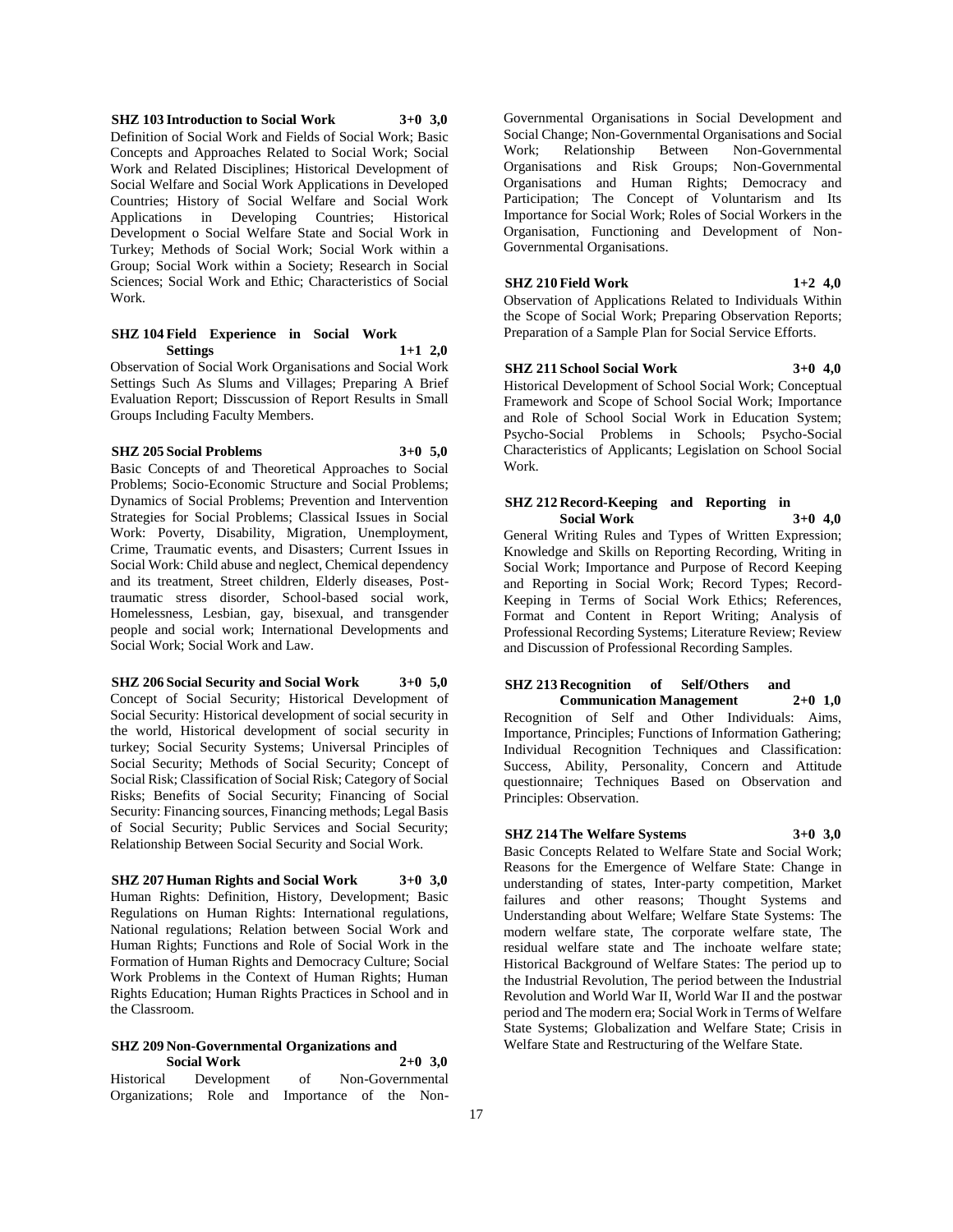#### **SHZ 215 Interviewing Methods and Techniques in Social Work 3+0 3,0**

Interviewing as a Professional Communication Technique; Relationship Between Social Workera and Applicanta; Interview as a communication tool; Interview Methods and Techniques; Interview Process Stages; Importance of Interaction and Interrelationship in Interviewing; Psycho-Social Evaluation; Evaluation of the Interview and Recording; Selected Interview Samples: Individual interviews, Family interviews, Group interviews.

**SHZ 216 Social Work with Individuals 3+0 4,0**

Theoretical Basis and Practical Principles in Accordance With Generalist Social Work Practice; Analysis of the Issues Based on Generalist Social Work Practice; Basics of Social Work as a Discipline and Profession; Basics of Generalist Social Work Practice; Intervention Levels of Generalist Social Work Practice with Individuals; Getting to Know the Individual and Conducting a Multidimensional Evaluation; Interviews with Clients with Various Psycho-Social Characteristics, Intervention Technics and Methods; Social Work Values; Functions and Roles of Social Work, Skills Needed to Make the Change; Planned Change Process in Social Work Intervention.

**SHZ 217 Innovative Social Work Approaches 2+0 2,0** Social Service and Social Work in Recent Years; Effects of Global Innovations on Social Work; New Fields Affecting Social Work; Change of Social Work in the Context of Information and Communication Technologies; Future Projections of Social Work; Fields Affecting Social Work in the Context of Development and Change; Current Trends and Changes in Delivery of Social Work.

#### **SHZ 218 Health Sociology 2+0 2,0**

Content and Historical Development of Medical Sociology; Biomedical Model of Health; Health in Terms of Functionalist Approach; Health in Terms of Confrontational Approach; Health in Terms of Interpretive Approach, ; Health in Terms of Poststructuralist Approach; Health Inequalities and Class, Ethnicity, Gender; Comparative Health Systems; Neoliberalism and Health System Reforms; Historical Development of Health Policy in Turkey.

#### **SHZ 219 Innovation in Social Work 2+0 2,0**

Definitions and Solutions of Societal, Cultural and Environmental Problems; Projects of Societal Innovation; Groups and Institutions Working for Innovation and Social Benefit; Innovative Solutions to Societal Problems; Production of Sustainable Living and Creative Idea; Culture of Social Innovation and Entrepreneurship; Political, Legal and Cultural Processes; Public Social Responsibility; Local, National and International Social Responsibility; Participation and Cooperation.

#### **SHZ 221 Presentation Skills 3+0 3,0**

Definition and Types of Presentation; Effective Presentation Techniques; Communication Components of Presentation; Presentation and Verbal Communication; Presentation and Nonverbal Communication; Using Body Language; Using

Computer in Report Writing; Importance of Knowledge and Skills of Writing, Recording and Reporting in Social Work; General Rules of Writing and Types of Written Expression; Ethics in Report Writing; Examples of Recording and Reporting Techniques in Social Work; Rules of Citation; Presentation Skills and Using Computer.

**SHZ 222 Applications in Social Work 0+3 3,0** Institutions and Organizations of Social Work; Practices in Social Work Institutions; Integration of Informational Base of Social Work, Value Orientation and Methodology of Social Work; Participant Observation with Family, Group, Organization and Society Micro, Mezzo and Macro Level under the Supervision of a Faculty Member with Holistic Approach; Reporting the Study.

**SHZ 223 Social Work Legislation 3+0 4,0** Relationship Between Social State and Social Service; Constitutional Foundations of Social Service; Regulations on Adoption; Regulations on Guardianship; Regulations on Custody; Regulations on Military Service and Education; Regulations on the Handicapped; Regulations on Children, Women and Family; Regulations on the Aged; Regulations on Health; Regulations on the Criminal Law; Regulation on the Criminal Procedure Law; International Regulation on Social Services.

**SHZ 225 Human Behavior and Environment I 3+0 4,0** Biological, Psychological, Social Change and Development of Human (Psychological and Social) from Infancy to Adulthood; Theories and Knowledge of Human Evolution; Human-Environment Interaction and Its Effects on Human Development; Theories of Personality; Psychodynamic Theory and Theory of Psycho-social Development; Theory of Cognitive Development; Behavioral Approach; Social Environment and School.

**SHZ 226 Human Behavior and Environment II 3+0 4,0** Period of Early Adulthood and Biological, Psychological and Social Aspects of Early Adulthood, Specific Problems in Early Adulthood; Period of Middle Age, Biological, Psychological and Social Characteristics in Middle Age, Specific Problems in Middle Age; Period of Old Age and Biological, Psychological and Social Characteristics in Old Age; Human-Environment Interaction and Its Effects on Human Development; Theories of Personality.

#### **SHZ 227 Care Services and Social Work Lecture Content 3+0 3,0**

The Basic Concepts Related to Care Services; Individuals Requiring Care Services; The Reasons For Individuals Who Need Care; Care Giver Staff; Types of Disabilities( Orthopedic, Mental, Visual, Hearing, Speech and Language Disabilities, Chronic Illness); The Scope Of Care Services; Individuals In Need of Care and Social Work Practice; Legal Regulations Related To Care Services; Care Services In Our Country; Examples Of Care Service In The World; Care Planning; Psychological Needs of Persons Who Need Care; Social Needs of Persons Who Need Care; Common Health Problems Seen In Individuals Who Need Care; First Aid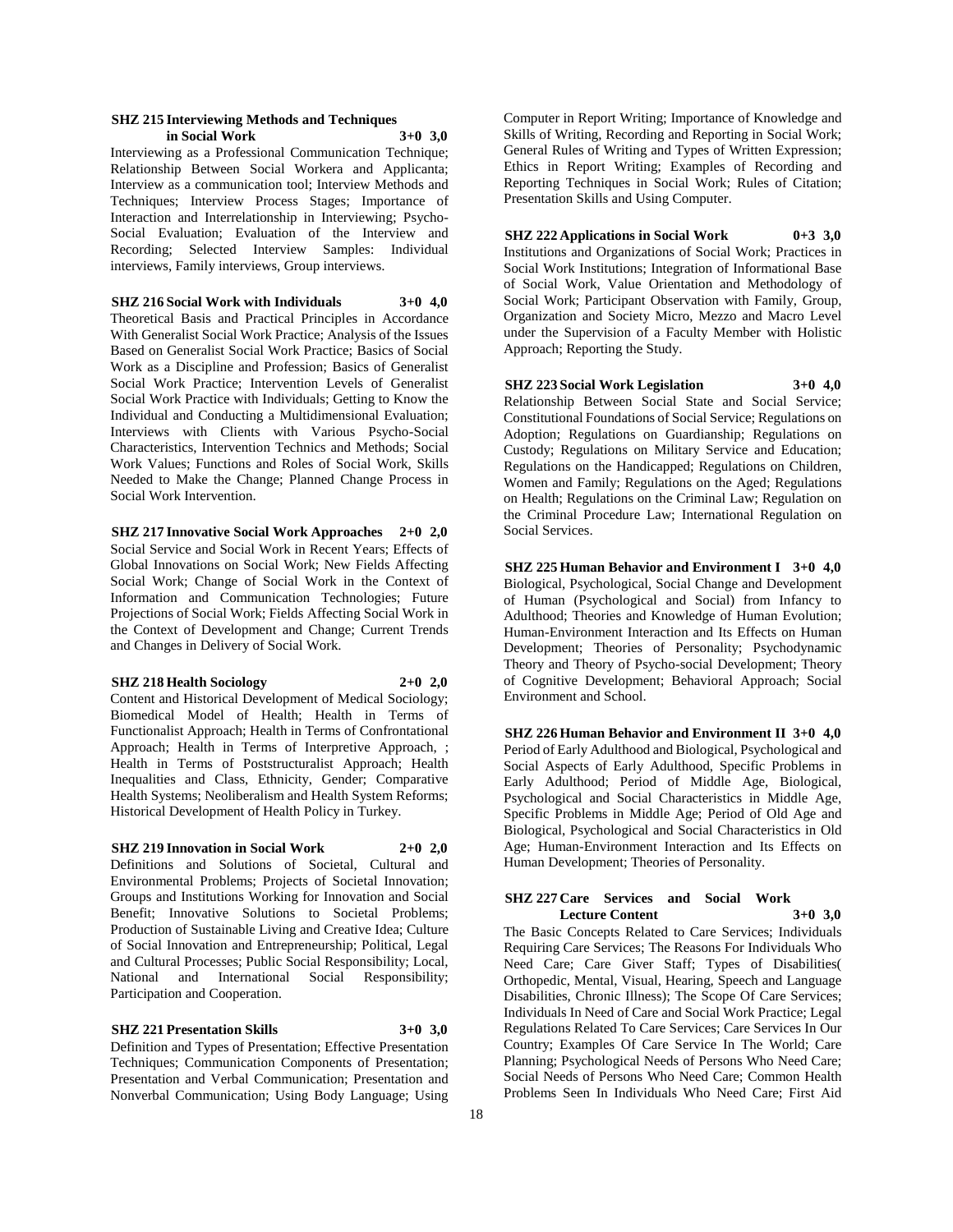Information for Care Giver Staff; Management of Cultural Diversity in The Elderly and Disabled; Problems Faced By Care Giver Staff.

#### **SHZ 229 Introduction to Social Work Theory and Approaches 3+0 4,0**

Analysis of the Theoretical Fundamentals and Theory of Social Work; Psychoanalytic Theory; System Theory; Ecological Perspective; Generalist Approach; Empowerment Approach; Behavioral Approach; Cognitive Behavioral Approach; Person-Centered Approach; Problem-Oriented Approach; Solution-Focused Approach; Task-Centered Approach; Feminist Theory and Practice; Using the Theory and Approaches in Social Work Practice.

#### **SHZ 230 Social Work With Children 2+0 3,0**

Concept of childhood, Developmental characteristics of the childhood period, Principles of working with children, Policies and services for children in Turkey, Children in need of protection (Policies, services and case studies), Juvenile delinquency (Policies, services and case studies), Child abuse and neglect (Causes and consequences).

#### **SHZ 232 Social Work With Youth 2+0 3,0**

Concept of Youth, Developmental characteristics of the youth, Needs and problems of the youth in Turkey and the world, The welfare of the youth (Organizational structure, Problems, Services), Socialization in adolescence, Moral development and theories, Social work organizations for the youth, and social work practices, Policies for the youth and social work, Communication with the youth, Abuse of the youth and youth crimes.

**SHZ 234 Psychosocial Rehabilitation 3+0 4,0** Definitions and basic concepts of psychosocial rehabilitation, Psychosocial process experienced after an accident, Stress / Posttraumatic stress disorder, Ways of coping with stress and depression, Psychosocial rehabilitation of the mentally disabled, Psychosocial rehabilitation of the physically handicapped, Psychosocial rehabilitation in chronic diseases, Psychosocial rehabilitation of the visually and hearing disabled, Communication with parents/ families of the disabled, Organizations related to individuals with disabilities, Employment of the disabled, Policies in the field of disability.

#### **SHZ 310 Migration and Social Work 3+0 4,0**

Migration Trends and Global Change; Migration in Turkey: Historical development, Causes and Types; Migration Process and Its Stages; Protection of Immigrants: International principles and standards for the protection of migrants, Policies for the protection of migrants; Immigrants Rights; Problems of Immigrants; Problems Faced by Women Migrants; Problems Faced by Asylum Seekers and Refugees; Problems Faced by Victims of Trafficking; Social Work with Migrants, Asylum-Seekers and Refugees.

**SHZ 313 Social Work Management 3+0 4,0** Management and Leadership in Social Work: Organization, Management and manager, Relationship between

management and leadership, Social worker as a manager; Human Resources Management in Social Work; Quality Management and Quality Assurance Systems in Social Work; Public Relations Management in Social Work; Financial Management in Social Work; Volunteerism and Volunteer Management in Social Work; Central Management and Social Work: Constitutional principles that dominate public administration, Central government organizations providing social work; Local Governments and Social Work.

**SHZ 314 Criminality and Social Work 2+0 3,0** Concepts of Crime and Criminality; Theoretical Approaches to Crime and Criminality; the Justice System: Characteristics of children and the criminal justice systems, Relationship of justice system with education, health and social security system; Individual Factors Leading to Crime; Rights of Individuals Crime-Pushed; Crime Prevention Policies and Social Work Models; Social Work Models for the Rehabilitation of Guilty Individuals.

**SHZ 317 Arts and Social Work 2+0 2,0** Definition of Arts and Fields of Arts; Role and Importance

of Arts in Human Life; Social Work Practices with Arts; Place and Importance of Arts in Social Work Practice; Effects of Arts on People, Effects of Arts on Beneficiaries of Social Service.

**SHZ 318 Medical and Psychiatric Social Work 3+0 4,0** Legal Framework, Histoy, Description of Medical and Psychiatric Social Work; Patients and Their Problems; Psycho-Social Dimension of Diseases; Medical and Psychiatric Social Work in Hospital Environment and in Society; Social Work Intervention for Patients and Their Families; Roles and Functions of Social Workers; Patient Rights and Ethics; Teamwork and Medical and Psychiatric Social Worker.

**SHZ 320 Families of Disabled Children 2+0 3,0** Terminological Classification of the Concept of Disabilty; Participation of a Disabled Member in Family; Reactions of Family Members to the Participation of a Disabled Person; Models on Adaptitation to Disability: Stage model, Permanent sadness model, Desperation-insignificianceweakness Model; Adjustment of Chaos Theory to Adaptation Process; Psychological Dynamics in Adaptation to Disability; Effects of Cultural Structure on Adaptatiton to Disability; Studies on Families with Disabled Children; Charecteristics of Families with Disabled Children in Turkey.

**SHZ 321 Sports and Social Work 2+0 2,0** Definition of Sport and Types of Sport; Sport Ethics; Role and Importance of Sports in Human Life; Importance of Sports for Risk Groups; Social Work Practices with Sports; Sports Therapy, Sports as a Leisure- Time Activity; Place and Importance of Sport in Social Work Practice; Effects of Sports on People, Effects of Sports on Beneficiaries of Social Service.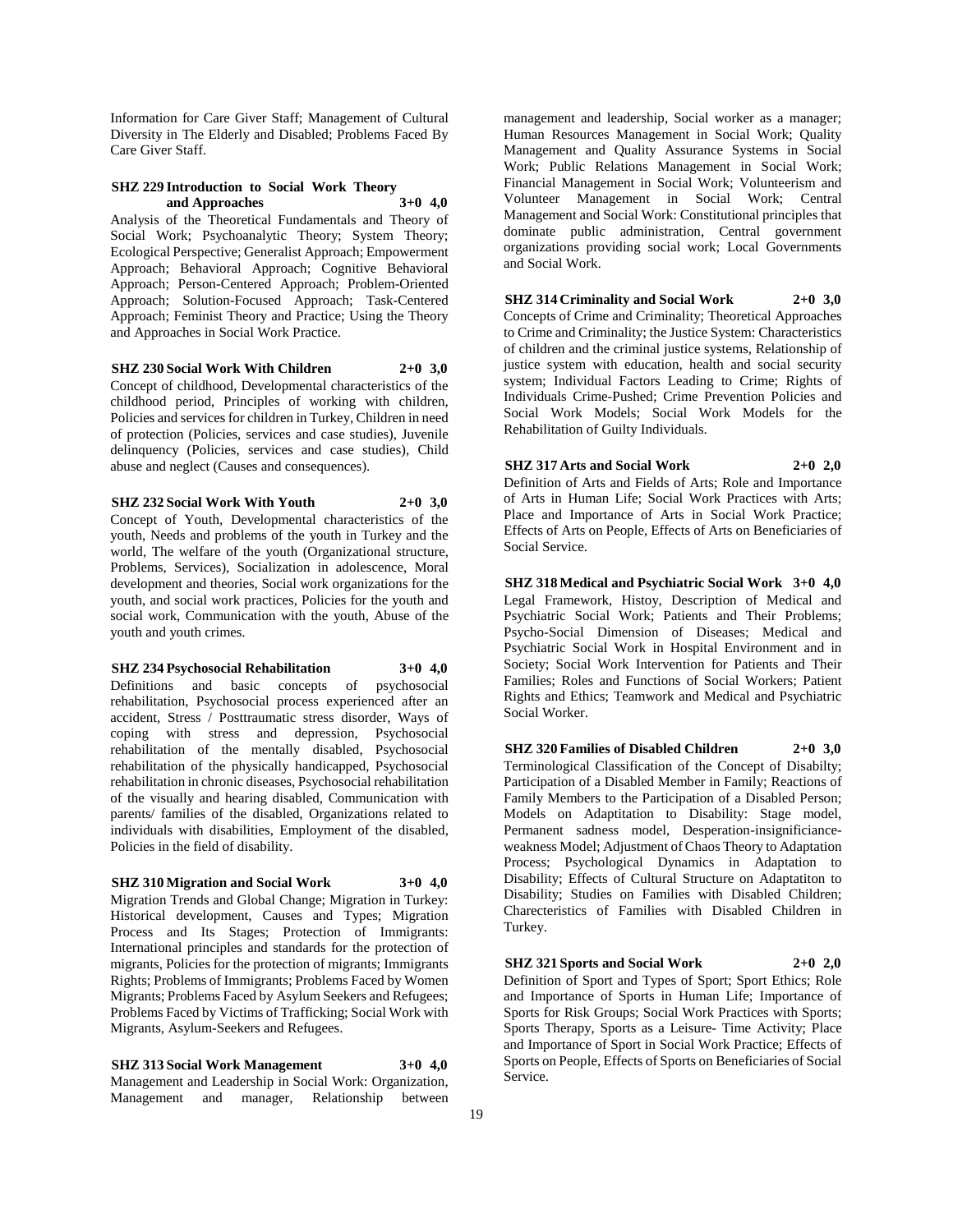**SHZ 323 Child Protection and Care Systems 2+0 2,0** Concepts of Child Protection and Care Systems; Child Protection and Social Policy; Legal Bases of Child Protection and Care Systems: International legislation, National legislation; Children with Special Needs and Support; Care Systems for Children; Care Systems for Children in Turkey: Care in family, Institutional care.

#### **SHZ 324 Street Social Work 2+0 2,0**

Street as a Social Environment; Children at Risk, Street Children, Problems Faced by Street Children; Street Social Service: Institutional and community-based services; Relations with Non-Governmental Organizations and Related Institutions; International and National Regulations.

**SHZ 327 Gender and Social Work 3+0 3,0**

Basic Concepts of Gender and Women's Studies; Emergence and Development of Women's Movements; Feminist Theories; Women's Bodies; Women's Policy; The Position of Women in Social and Economic Life; Women's Rights; Problems Faced by Women: Inequality, Discrimination, Harassment and Violence; Types of Violence Against Women; Reaons of Violence Against Women in Society; Relationship Between Patriarchal Structure in Society and Violence Against Women; Comparison of Different Cultures, Patriarchal Structure ve Violence; The Position of Social Work in Combating Women's Issues.

#### **SHZ 328 Measurement and Evaluation in Social Services 3+0 3,0**

Importance and Role of Measurement and Evaluation in Social Work; Basic Concepts of Measurement and Evaluation; Required Qualifications of Measurement tools; Measuring Tools Used in Health Sciences and Properties; Measurement Tools Based on Traditional Approaches; Basic Statistical Procedures Performed on Measurement Results; Development of Measurement Tools Related to the Field.

**SHZ 329 Labor Relations and Social Work 3+0 3,0** The Concept, Subject and Scope of Labor Relations; Relation between Industrial Relations and Social Work; System of Labor and Industrial Relations; Theoretical Approaches to Labor Relations; Core Values Governing Labor Relations; Role and Interaction of Social Work in Labor Relations; Globalization and Labor Relations; Effects of the Type of New Labor in Labor Relations; New Labor Problems and Social Work Approach.

#### **SHZ 330 Social Work with Elderly 2+0 2,0**

The Position in Society of Elderly Person and Attitudes towards Elderlies in Society; Social-Psychiatric Problems Faced by Elderlies, Their Needs and Expectations; Causes of the Need for Social Services towards Elderlies, Social Work Models and Practice; Legal Framework of Social Work Practice for Elderlies in Turkey; The Old Population in Turkey and Social Work Practices; Case Studies in Turkey and in World Related to Issue.

**SHZ 331 Urbanization and Social Work 3+0 3,0** Rural and Urban Environments: General characteristics and differences; Concepts Related to Urbanization: City, Urbanization; Urban Theories; Causes of Urbanization: Economic, Technological and Political; Emergence and Development of Cities; Urbanization Problems: Integration with the city, Adaptation to the city, Poverty, Unemployment, Homelessness, Substance abuse, Social exclusion, etc.; Policies for the Solution of Urbanization Problems; Social Work Intervention to Urbanization Problems.

**SHZ 332 Social Work with Disabled People 2+0 2,0** Conceptual Framework and Definitions of Disability; Classification of Disability; Social Attitudes Towards Disabled People and Historical Development of Attitudes; Disabilities in National and International Texts; Disability-Related Social Work Intervention; Contemporary Service-Oriented Model of Disability; Requirements Determining the Success of Social Work Intervention; Disabled People and State Policy; Related Sample Projects in Turkey and World.

**SHZ 333 Social Responsibility 2+0 2,0** Historical Development of the Concept of Social Responsibility; NGOs and Social Work; Relationship between Civil Society Organizations and Risk Groups; Social Responsibility and Human Rights; Democracy and Participation; Concept of Volunteering and Its Importance in Social Work; Role and Skills of Social Workers in the Establishment, Functioning and Development of Civil Society Organisations; New Social Movements in Turkey and in the World: Definitions and Concepts; Operating Systems and Principles of the Civil Society: Public Relations; Right-Based Civil Society Organizations in Turkey (Human Rights, Women, Environment, Culture, Disability, Child, Youth); Role of Social Movements in Civil Society Organizations; Public Benefit.

**SHZ 334 Family, Social Support and Rehabilitation Counseling 2+0 2,0**

Basic Concepts in Counseling and Advisory in the Social Work; Consulting Services; Clients' Rights; Concept of Social Support; Participation of Different Disciplines; Team Work; Importance of Family Medicine; Cooperation with Family Physicians; Social Support Counseling in the World and in Turkey in Family; Applied studies.

#### **SHZ 335 Stress Management 2+0 2,0**

Factors of Stress; Stress Management in Crisis Environment; Types of Stress and Organizational Stress; Coping with Stress and Stress Management; Effects of Stress by Personality Traits; Sources of Stress and Situations Provoking Stress; Types of Behavior in the Face of Stress; Effective Methods (Organizational - Individual Strategies) in Stress Management; Effects of Stress on Individuals and Institutions; Potential Sources of Stress Faced by Social

Workers; Conflict and Awareness of Stress.in Social Work

Focus Groups.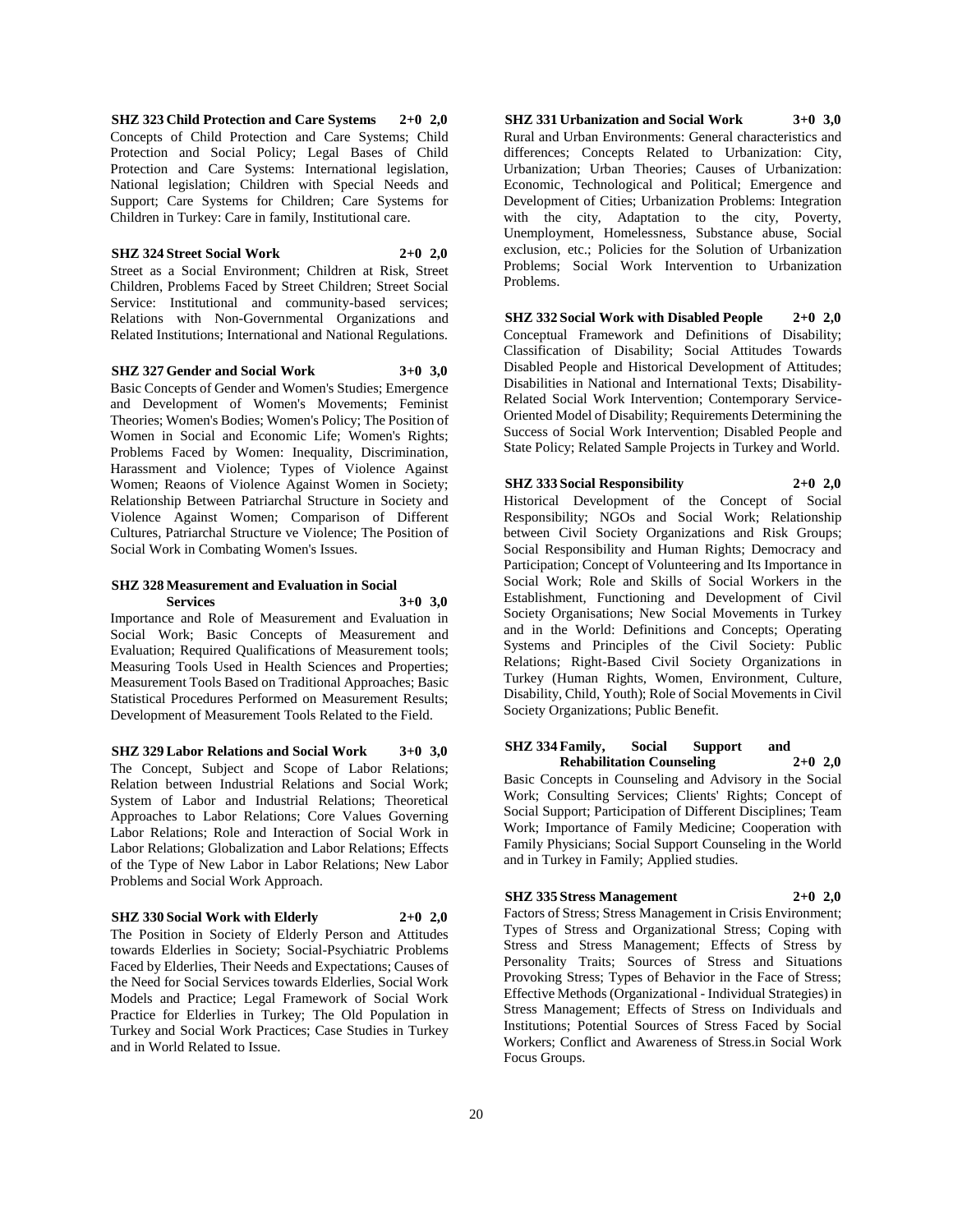#### **SHZ 336 Demography 2+0 2,0**

Changes in Key Features of Demographic Structure; Changes in Population Size and Growth Rate; Age, Birth and Death, Changes in Life Expectancy at Birth; Fertility Level and Pattern; Turkey's Demographic Transformation; Population Movements in the World and in Turkey and Population Trends, Regional Population Trends in Turkey.

#### **SHZ 337 Social Work with Groups 3+0 6,0**

Group-Focused Work with Intervention at Mezzo Level; The Concept of Group; Components of Group Work; Group Dynamics; Types of Group; Historical Development of Group Work; Effective Theories in Group Work; Structure of Group and Stages of Group Work; Planned Change Process in Group Work; Social Work Intervention Methods and Techniques in Group Work; Role and Functions of Social Worker in Group Work; Group Activities; Record Keeping and Reporting on the Group.

**SHZ 338 International Norms of Social Work 3+0 3,0** Definition of the Concept of Norm; Importance of the Concept of Norm in Social Work; The Concept of Social Work in International Law, Determining Norms and Values on Social Work Models; Determination of International Norms of Social Work in National Social of Norms in Social

Work; Impact of International Norms of Social Work on National Norms of Social Work; Relations between International and National Norms of Social Work.

#### **SHZ 339 Social Work With Families 2+0 3,0**

Industrialization, Social welfare systems, Family in the changing society, Definition and functions of family, Types of family, System theory, Structure of family and life cycle, Family policies, Programs and projects, Domestic communication, Conflict, Domestic violence and problemsolving, Spouse and child abuse, Running away from home, Divorce and separation, Family courts, Children branches/Juvenile courts, Probation offices.

**SHZ 340 Social Policy, Theory and Applications 2+0 2,0** Basic Concepts; Objectives and Scope of Social Policy; Tools and Limitations of Social Policy; Historical Development of Social Policy in Turkey and World; Comparative Analysis of Social Policies; National and International Dimensions of Social Policies; Major International Institutions and Organizations of Social Policies and Their Functioning; Financing of the National Social Policy; Fundamental and Current Issues in Social Policies..

**SHZ 342 Forensic Social Work 3+0 3,0**

Forensic Social Work: Definition, History, Legal framework; Intersections Between Law and Social Work Practice; Rights and Needs of Juvenile and Young Offenders in Convention on the Rights of the Child and Declaration of Human Rights; Causes of Delinquency Related to Social Systems at Macro, Meso and Micro Levels; Intervention in Juvenile, Women and Adult Delinquency; Characteristics of Juvenile Justice System and Criminal Justice System and Their Relationship with Welfare, Education, Health and

Social Security Systems; Preventive and Rehabilitative Models with Children, Youth, Women and Adult Criminals.

#### **SHZ 344 Poverty and Social Work 3+0 3,0**

Problem of Poverty in the World and in Turkey; Causes of Poverty; The Micro, Mezzo and Macro Variables of Poverty; Population Groups Affected by the Problem of Poverty; International and National Dimensions of Fight Against Poverty; Role and Importance of Social Assistance and Social Work; Practices in Fight Against Poverty in the World and Turkey.

**SHZ 346 Social Work with Society 3+0 6,0** Macro-Level Community-Based Work within Social Work; The Concept of Society; Historical Development of Macro-Level Social Work; Analysis of the Theory of Macro Work; Macro Practice Models; Community Planning, Community Development, Macro-Level Community Organization within Social Work Practice; Project Management; Roles and Functions of Social Workers in the Community-Based Work; Recognition of Social System; Evaluation of the Society-Community; Communication Problems within Society; Intervention Skills and Plans in Community-Based Social Work.

#### **SHZ 348 Social Exclusion 3+0 4,0**

Concept of Social Exclusion; Poverty and Social Exclusion; Social Exclusion Theories; Globalization and Social Exclusion; Forms of Social Exclusion: Economic, Social, Political, Cultural and Spatial Exclusion; Gender and Social Exclusion; Migrants and Social Exclusion; Ageing and Social Exclusion; Disability and Social Exclusion, Aging and Social Exclusion.

## **SHZ 352 Healthy Life and Nutrition 2+0 3,0**

What is healthy life?, The importance of healthy nutrition, exercise, sleep and stress factors in healthy life, What is sufficient and well-balanced nutrition?, What to know about proper nutrition, Basic concepts of nutrition and healthy metabolism, Required nutrition elements for life, Utilization of food in body, Fast-food nutrition and techniques of food storage, preparing, cooking, Food safety and hygiene, Nutritional problems and epidemiology in Turkey, Body composition and biology of fat, Obesity and its treatment, Psychical activity and exercise, The relationship between psychical activity, and nutrition and health, Nutrition of sportsmen, Healthy aging, Menu planning techniques with special groups.

**SHZ 416 Social Work in Disasters 2+0 2,0** Concept and Scope of Crisis; Concept and Scope of Disaster; Disasters in Turkey and in the World; Psychological, Emotional and Economic Problems Faced by Population Groups (i.e. Children, Women, Elderly) in Disasters Such as Earthquakes Floods, Accidents, Wars, etc., and Their Reactions to These Problems; Social Work Intervention in Crises; Disaster Management; Legal Regulations Related to Disasters; Disasters and Social Services, Social Support Systems and Social Work Practices.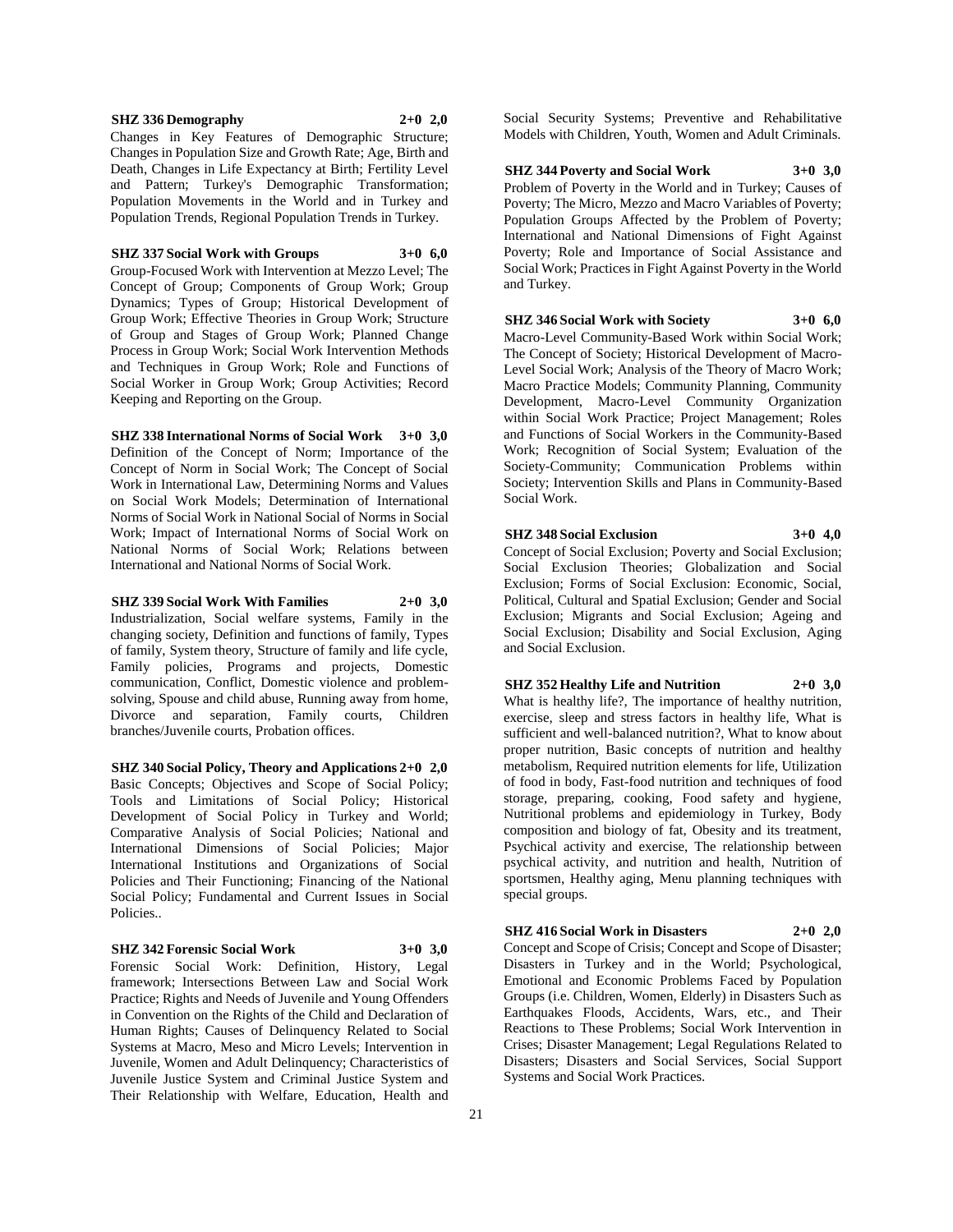#### **SHZ 425 Graduation Project I 2+5 10,0** Determination of Information Resources on a Specific Topic; Access to Information Resources on the Internet and in the Library; Analysis of Information Obtained ; Evaluation of Studies on the Topic; Development of an Idea about Study Method; Collecting Data; Sharing All Data with Course Instructor.

### **SHZ 426 Graduation Project II 2+5 10,0**

Implementation of a Unique Project within Framework of Preparations in Graduation Project I; Reporting the Project; Presentation.

**SHZ 427 Applications in Social Work 3+0 6,0**

Introducing Institutions and Organizations of Social Work; Examining the Practices in Social Work Institutions; Basics of Social Work, Value Orientation and Methodology of Social Work; Practicing Micro-, Mezzo- and Macro-Level Family-, Group-, Organization- and Society-Focused Work by Students as Participant Observers under the Supervision of a Faculty Member with Holistic Approach; Reporting of the work.

**SİY 104 Political Science 3+0 3,0**

Fundamentals of Political Science: Topic, Scope, Main characteristics; Politics and Science; Contemporary Developments in Political Science; Religion and Politics; Politics and Ethics; State and Government; Political Myths and Ideologies; Political Systems and Regimes; Political Power: Political parties and elections, Pressure groups; Classical and Democratic Elite Theories; Political Pluralism; Public Opinion; Propaganda: Media and Politics; Political Conflict; Conflict Resolution.

**SİY 207 Social Policy and Planning 3+0 4,0**

What is Social Policy and Planning?; The importance of social policy and planning in terms of social work; The main currents of thought form social policies; What are the goals of social policy?, What are the tools of social policy?; Planning in social work; Institutional policies on social work; Social work and social aid in the five-year development plans; Roles, responsibilities and participation of social work experts in social welfare policy development process; Evaluation of the development of national policies for social welfare; Comparative issues in social policy.

#### **SNT 155 History of Art 2+0 2,0**

History of Civilization and Evolution of Art: Prehistory to Present; Concepts and Terminology in Art with Samples; Interrelation among Art-Religion and Society; Effects of Religion on Artistic Development; Reflections and Interpretations of Judaism, Christianity and Islam on Art; Renaissance: Emergence, Effects, Artists, Works of Art; Architecture and Plastic Arts; Art in the 19th and 20th Centuries: Relevanceof the main historical events of the period.

## **SOS 117 Introduction to Sociology 2+0 2,0**

Introduction to Sociology; Research Methods and Strategies in Sociology; History of Sociology; Culture; Socialization; The Family; The Economy; Education and Training; Understanding Religion; Political Institutions; Population; Social Groups; Social Stratification; Social Change; Urbanization and Urban Social Problems; Industrialization Process and Effects of Industrialization; Characteristics of Industrial Societies; Crime and Society; Environment and Environmental Issues; War and Its Social Effects.

**SOS 119 Introduction to Sociology 3+0 4,0**

Introduction to Sociology; Methods and Research Strategies in Sociology; Theories of Sociology; Culture; Socialization; The Family; The Economy; Education and Training; Understanding Religion; Political Institutions; Population; Social Groups; Social Stratification; Social Change; Urbanization and Urban Social Problems; Industrialization Process and Effects of Industrialization; Characteristics of Industrial Societies; Crime and Deviance; Environment and Environmental Issues; War and Society.

**SOS 155 Folkdance 2+0 2,0** Dance in Primitive Cultures; Dance in Earlier Civilizations; Dance in the Middle Age and Renaissance; Dance in the 18th and 19th Centuries; Dances of the 20th Century; Ballet; Turkish Dances; Emergence of Folkdance; Anatolian Folkdance: Classification, Accompanying instruments; Methods and Techniques of Collecting Folkdance; Problems in Collecting Folkdance; Teaching of Folkdance; Adapting Folkdance for Stage: Stage, Stage aesthetics and Choreography, Orientation and choreography.

**SOS 213 Recent Developments in Sociology 2+0 2,0** Sociology of Pierre Bourdieu with Practice, Culture, Capital, Habitus and Field Theory; Modernity as an Incomplete Project: Jürgen Habermas; Anthony Giddens: Modernity/Late Modernity and Structuration Theory; Reflexive Modernity: Risk society; Manuel Castells: Information Age and Theory of Network Society; Capitalism and the Corrosion of Character- Richard Sennett; Slavoj Zizek: A Thinker from Slovenia to the Universal; Postmodernism and Space: David Harvey.

## **SOS 222 Social Structure of Turkey 3+0 4,0**

Definition of Social Structure; Different Perspectives on the Ottoman Social Structure; Different Conceptualizations of the Ottoman Social Structure: Asiatic Mode of Production, Feudalism; 'Continuity and Break' Discussions on Social Structure; Social Structure of the Republican Turkey; Effects of Political Approaches on Social Structure in the Republican Era; Social Structure of Turkey in Cultural Context; Family Structure in Turkey; Urban and Population Structure.

#### **SOS 348 Discrimination 3+0 4,0**

Human Rights' Norms As An Ethical Principles; The Concept Of Human Rights: Human dignity, Rights, Justice; The Classification of Rights: First generation human rights, Second generation human rights, Third generation human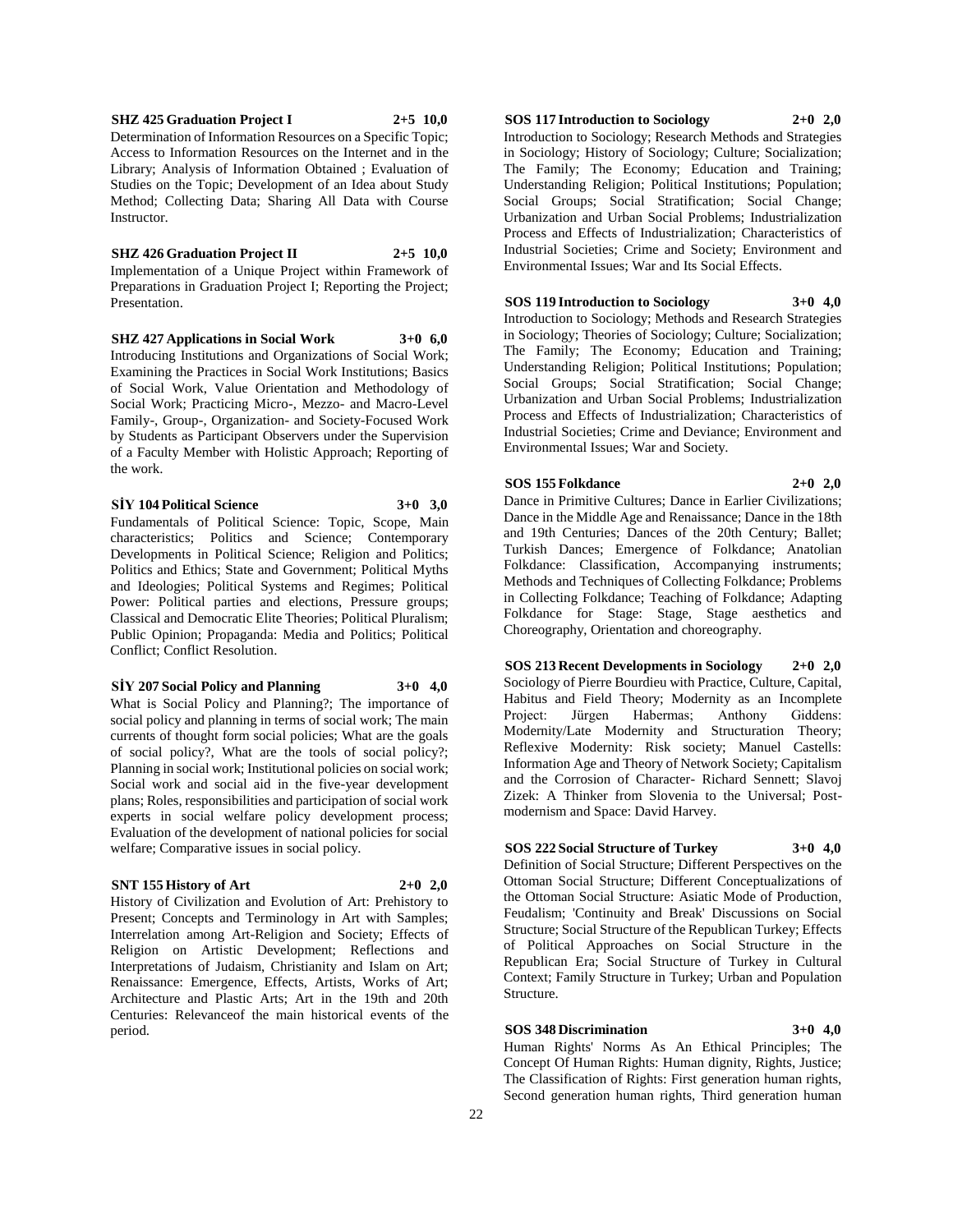rights; Threats to Protection of Human Rights: Discrimination; Discrimination Towards Disadvantaged Groups: Ethnic discrimination, Racial discrimination, Discrimination against the disabled, Discrimination against the elderly, Tools to Combat Discrimination, Positive Discrimination.

#### **STJ 202 Internship I 0+10 5,0**

Clinical Observations Related to Language and Speech Disorders; Observations in Private or Public Education Institution or Rehabilitation Institutions; Exchange of Information among Language and Speech Pathologists; Obtaining Information Related to Practices in Different Institutions and Different Patient Groups.

#### **STJ 302 Internship II 0+10 5,0**

Clinical Use of Advanced Knowledge and Skills Related to Language and Speech Disorders; Assessment of People with Different Speech and Language Disorders, Development of Personal Therapy Plans; Development and Use of Appropriate Therapy Materials; Evaluation and Report Writing; Discussions about Cases.

**STJ 403 Speech Sound Disorders Internship 0+4 4,0** Assessment Methods for Speech Sound Disorders; Analysis of Results of Speech Sound Disorder Evaluation; Writing an Evaluation Report for Speech Sound Disorders; Diagnostic Report Writing for Speech Sound Disorders; Developing, Implementing and Reporting on a Therapy Program for Speech Sound Disorders; Request for Consultations from Relevant Assessment and Therapy Teams for Speech Sound Disorders; Evaluation of Effectiveness of Treatment.

#### **STJ 404 Neurogenic Language Disorders Internship 0+4 4,0**

Use of Theoratical Knowledge and Skills about Neurogenic Language Disorders in Clinical Environments; Clinical Practice in Hospitals or Other Institutions Where Neurogenic Language Disorder Therapy Is Offered; Evaluation of Neurogenic Language Disorders; Planning and Implementing a Therapy Program; Developing and Using Appropriate Materials.

## **STJ 405 Fluency Disorders Internship 0+4 4,0**

Assessment of People with Fluency Disorders; Determining the Type of Fluency Disorder (Cluttering or Dtuttering) and Developing an Appropriate Therapy Program; Determining and Implementing Appropriate Therapy Plans in Specific Cases.

**STJ 406 Swallowing Disorders Internship 0+4 4,0** Raising Awareness of Swallowing Disorders; Evaluation of Families/Trainers/Nurses; Cycle of Eating, Swallowing and Respiratory Systems; Motor Development System of Swallowing; Case Observation (during Eating, Independent Eating); Nutritional Values; Growth/ Development Curves; Analyses of Malnutrition and Weight Loss Problems; Appropriate Clinical Problem Solving for Clients; Reporting Observed Data; Giving Feedback to Family; Creating a Home Treatment Plan.

**STJ 407 Auditory Rehabilitation Internship 0+4 4,0** Clinical Use of Theoretical Knowledge and Skills Related to Auditory Rehabilitation; Evaluation of Clinical Cases in View of of Evaluation Approaches, Decision-Making by the Type and Degree of Problem and Reporting the Results; Planning an Appropriate Auditory Rehabilitation Program and Reporting on Effectiveness of the Program; Cooperation with professional Staff from Different Disciplines.

#### **STJ 408 Voice disorders Internship 0+4 4,0**

Use of Theoratical Knowledge and Skills about Voice Disorders in Clinical Environments; Clinical Practice in Hospitals or Other Institutions Where Voice Disorder Therapy Is Offered; Evaluation of Voice Disorders; Planning and Implementing a Therapy Program; Developing and Using Appropriate Materials.

#### **STJ 409 Cleft Palate and Craniofacial Anomalies Internship 0+4 4,0**

Clinical Use of Theoretical Knowledge and Skills Related to Head and Facial Anomalies; Evaluation of Clinical Cases in View of of Evaluation Approaches, Decision-Making by the Type and Degree of Problem and Reporting the Results; Planning an Appropriate Auditory Rehabilitation Program and Reporting on Effectiveness of the Program; Cooperation with professional Staff from Different Disciplines.

**STJ 410 Motor Speech Disorders Internship 0+4 4,0** Transferring the Theoretical Knowledge to Clinical Practice; Making Differential Diagnosis in Motor Speech Disorders; Assessment of Motor Speech Disorders, Creating a therapy plan and applying it, Creating and using the appropriate material.

#### **STJ 411 Social Work Training I 0+14 14,0**

Observations in Social Work Settings; Taking Part in Social Work Organisations as a Participant and Observer in the Framework of a Specific Program; Evaluating Social Work Interventions at Micro, Mezzo, Macro Level within Framework of the Integration of Theory and Practice by Focusing on Individual, Family, Group, Organization and Community.

## **STJ 412 Social Work Training II 0+20 20,0**

Observations in Social Work Settings; Taking Part in Social Work Organisations as a Participant and Observer in the Framework of a Specific Program; Evaluating Social Work Interventions at Micro, Mezzo, Macro Level within Framework of the Integration of Theory and Practice by Focusing on Individual, Family, Group, Organization and Community.

#### **TAR 165 Atatürk's Principles and History of Turkish Revolution I 2+0 2,0**

Reform efforts of Ottoman State, General glance to the stagnation period, Reform searching in Turkey, Tanzimat Ferman and its bringing, The Era of Constitutional Monarchy in Turkey, Policy making during the era of first Constitutional Monarchy, Europe and Turkey, 1838-1914,